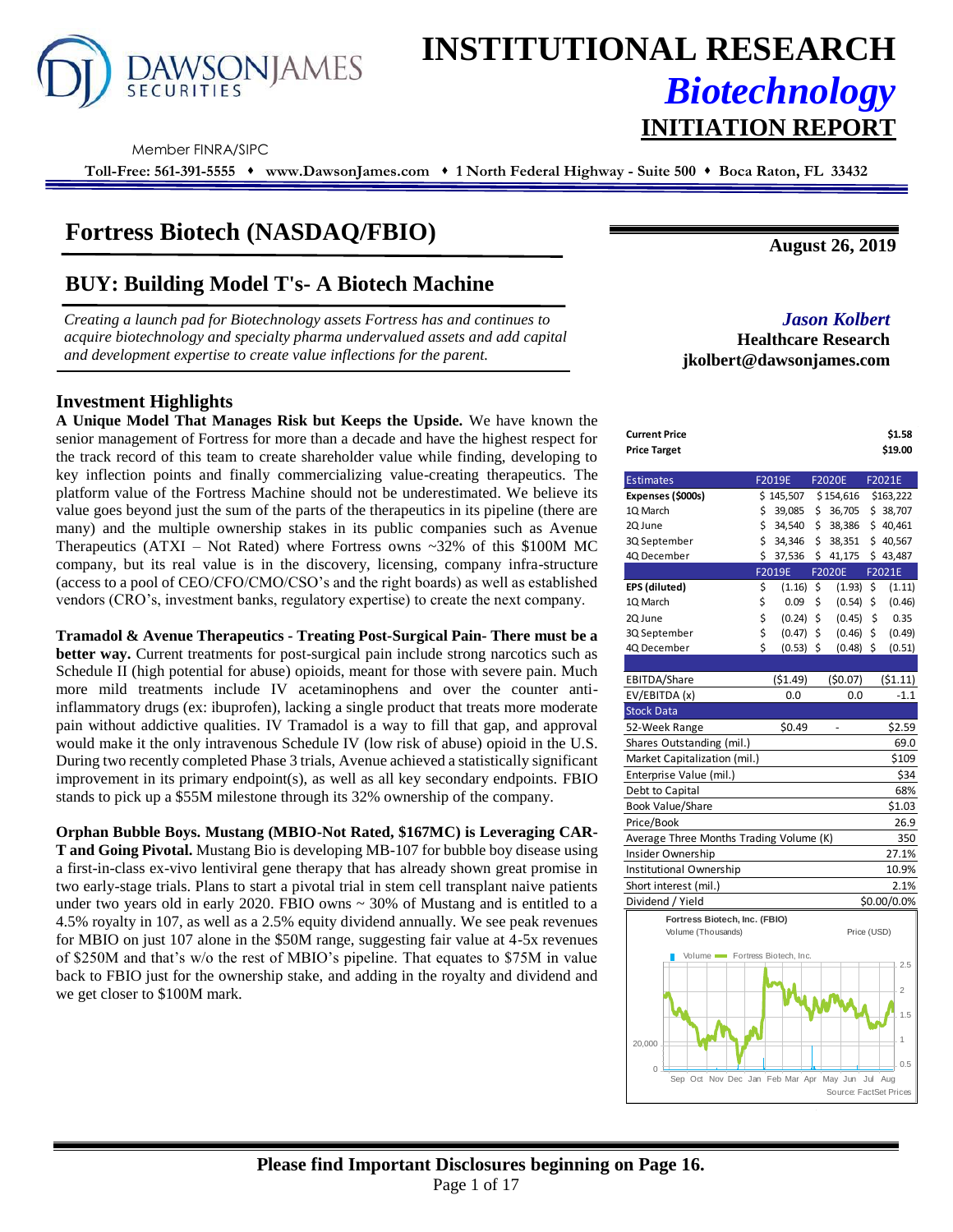

**Cancer Immunotherapy – Building a Better Mouse Trap (TKI & PD-L1).** CheckPoint (CKPT) is developing an EGFR Tyrosine Kinase Inhibitor (TKI) known as CK-101 and has an anti-PD-L1 antibody (Cosibelimab). CK-101 is in early (Phase 1) development for EGFR positive lung cancer. The goal is here is to develop an improved TKI versus Tarceva, Iressa and or Tagrisso, efficacy, and adverse events profile. Recent data suggests a high tolerance of CK-101 across multiple dose groups with preliminary activity for treating the cancer. On the PD-L1 side, interim data shows substantial efficacy in multiple tumor types with a well-tolerated safety profile. So how does FBIO benefit? CKPT is 32% owned by FBIO, gets a 4.5% royalty on sales of both programs above and again, here too, receives an annual 2.5% equity dividend. Clinical progression of the TKI could go pivotal in 2020 and the PD-L1 in 2021. Since the TKI and PD-L1 space represents blockbuster opportunities if fully developed, the revenue potential is high, which means FBIO's 32% stake in CKPT as well as the royalty could prove quite valuable. For modeling purposes, if we assume just a 10% market share and a 30% probability of success, it still equates to revenues over \$300M in revenues and \$15M in royalties. Double that for the PD-L1. This suggests Checkpoint could easily be worth 3-5x revenues or \$2B in market value (must be adjusted for NPV). 32% of which is owned by FBIO or \$640M in value, and again that is without the royalty or dividend valued.

**Cyprium Therapeutics (private), 89% owned by Fortress - Menkes Disease.** Cyprium is developing CUTX-101 for Menkes disease, a rare genetic disorder, affecting about 1 in 100,000 newborns. The disease may cause weak muscle and bone structure, a delay in normal development, seizures, neurodegeneration, and many other painful symptoms and ultimately death. Because of the intensity of the symptoms, infants diagnosed with Menkes disease rarely live past three years of age.  $CUTX - 101$  showed a 28% reduction in mortality (early treatment) and improvements in neurodevelopment in a Phase 1-2 trial. A Phase 3 trial in now underway with an NDA filing in 2020 possible. Given the nature of this disease, a pediatric voucher is also possible. These vouchers are typically monetized at \$50- \$200M. We also note that Fortress receives a 4.5% royalty.

C**aelum Biosciences (private), 43% owned by Fortress.** Alexion owns just under 20% (\$30M investment) in Caelum. The lead program is CAEL-101 (partnered with Alexion). We note that Alexion is obligated to make a \$30M payment based on certain milestones (such as 50% enrollment in the current Phase 2 trial combined with other elements, manufacturing, et al.). Alexion has the option to acquire Caelum (60 days post Phase 2 data) for \$160M (upfront) up to a total value of \$500M, (which translates into \$60M value to Fortress). CAEL-1 is an amyloid fibril targeted therapy designed to reduce/eliminate amyloid deposits in patients with AL amyloidosis, a rare disorder that results in misfolded immunoglobulin light chain protein that builds up in tissues and organs, principally the kidneys and heart. The Phase 2 trial is expected to begin next year with data 12 months from the start. Again, based on Alexion's option, we place the value of Fortress position between \$50 and \$75M and we note that acquisition is triggered if Alexion is acquired.

**Journey Medical Corporation – Internal Fortress Company**. \$23M in revenues from dermatology franchise in 2018. Targadox (doxycycline) is the lead product, indicated for acne. The company is cash-flow positive today and could contribute \$5-10M in cash annually depending on the growth of the core franchise. Typically, we value top-line revenues at 3-5x, and free cash flow at 6-10x, so it's fair to equate value to this franchise. With that said, we expert Journey to continue to grow through product acquisition, making significantly higher top line and bottom line revenue contributions to Fortress over-time.

**That's Not All.** Fortress also has several additional internal private companies such as Aevitas Therapeutics Inc. (gene therapy), Cellvation Inc. (traumatic brain injury), Helocyte Inc. (CMV) and Tamid Bio Inc. (adeno-associated virus therapeutics). As these are earlier stage platforms, we do not for conservatism include their value in our assessment.

**Valuation:** Valuation is a complex discussion as there are multiple ways to value a "platform therapeutics company" like Fortress that has significant ownership stakes in multiple public companies with the right to royalties and certain milestones, internal products that are generating revenues and internal private companies that have therapeutic pipeline candidates. We choose to model the key products as they exist (inside or outside the company) and project them, based on the ownership percentage, to the Fortress income statement. We separate royalties and milestones. We model internal products as well. We then assume the complete consolidated R&D, SG&A plus the Fortress current share count (dilution) to project 2030 revenues, expenses, and ultimately net income. We recognize that the income statement, balance sheet and cash flow statements need to be adjusted, (consolidated as they are, they do not paint the best picture of Fortress finances, which we believe is actually improved, when "de-consolidated") to provide the best operational picture of the company. We believe our model is conservative as we only partially count the revenues versus the consolidated expenses, based on the company's controlling interest of the outside companies.

For each product we make certain assumptions about timing and probability of success (POS) and apply these assumptions to our model. Our POS factor ranges from as low as just 30% to as high as 70% based on what we feel the data has shown, as well as the chances that the drug can be commercialized. On top of this, we then apply a risk rate of 15% in our Free Cash Flow to the Firm (FCFF), Discounted EPS (dEPS) and Sum of the Parts (SOP) models. We then average the result and round to the nearest whole number to derive our \$19.00- 12-month price target.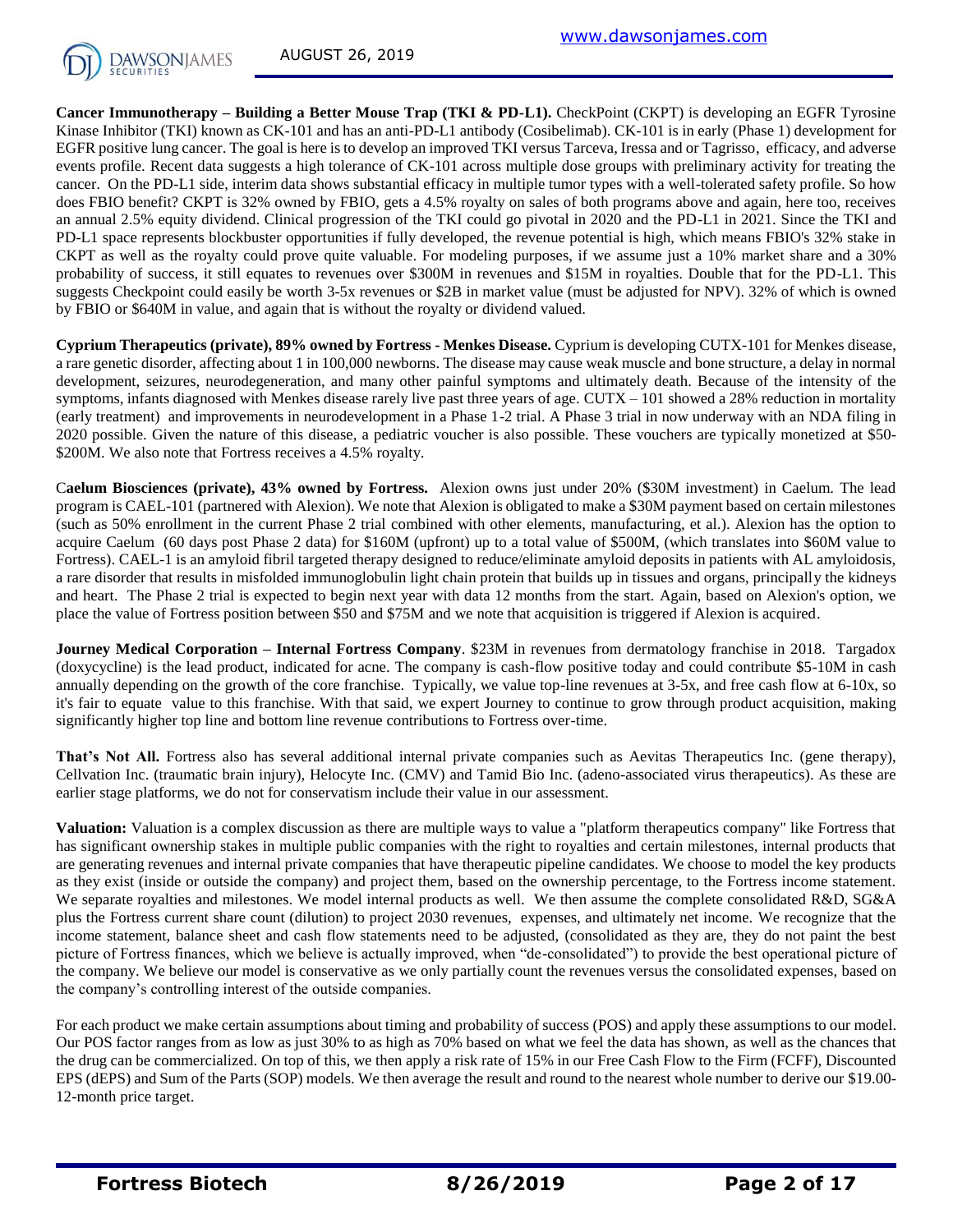

**Risk to our thesis, include the following:** (1) commercial; (2) regulatory; (3) clinical; (4) manufacturing; (5) financial; (6) liability; and (7) intellectual property. We review these and other risks in the risk section of this report.

#### **Company Overview**

Fortress Biotech is a unique biopharmaceutical company with one of the most experienced management teams in the business. The company is proficient in everything from finding molecules to designing clinical trials and creating value inflection points towards the commercialization of its rich and diverse pipeline of therapeutics which include over 25 product candidates across six markets in development. These products are in development either at Fortress itself, its majority-owned subsidiaries or the "founded institutions" where Fortress holds a significant ownership position. Areas of development include oncology, rare diseases, gene therapy and several other large markets. We see the diversification as minimizing "risk," i.e., dependence on any particular asset. The company's strategic plan involves licensing agreements and partnerships with research and development centers, as well as comparable biopharmaceutical companies in order to maximize market opportunity and minimize time to commercialization. These partners include InvaGen Pharmaceuticalsand St. Jude Children's Research Hospital, as well as others.

Key investments that the company holds in other companies include:

- 1. Mustang Bio (30%).
- 2. Checkpoint Therapeutics (32%).
- 3. Avenue Therapeutics (22% but 32% on sale).
- 4. Caelum Biosciences (43%).
- 5. Journey (100%).
- 6. Cyprium Therapeutics and other private companies (60% 90%).
- 7. Aevitas, Cellvation, Helocyte and Tamid Bio., all are internal Fortress companies and represent early-stage options.

**Exhibit 1. Fortress Biotech Programs.** With seven commercialized products, eight late clinical products, and seven early clinical products, Fortress maintains a fully diversified portfolio. These products are across seven different markets.

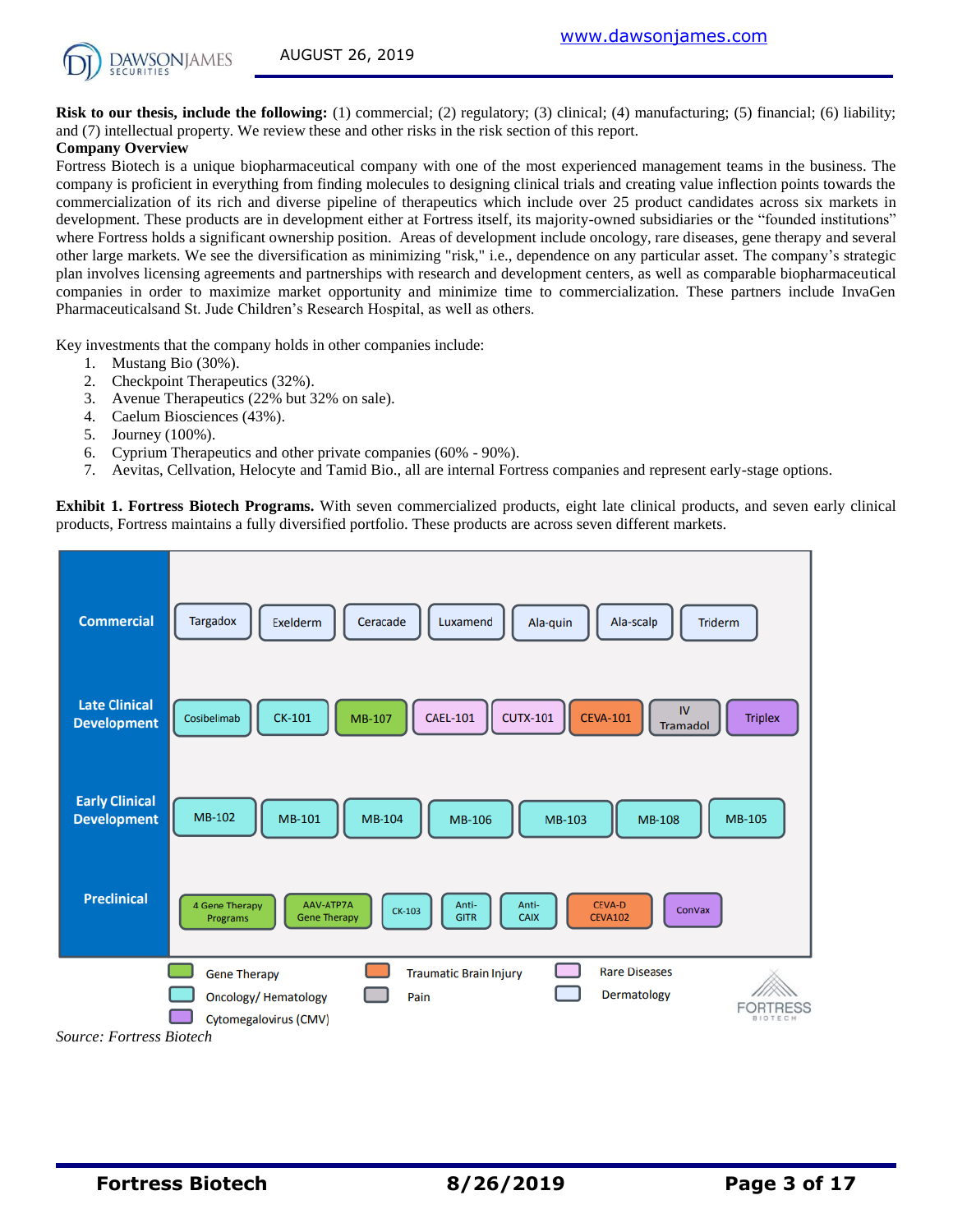

#### **Exhibit 2. Fortress Biotech Companies and Catalysts.**

| <b>Product</b>  | Company                        | <b>Event</b>                                         | <b>Timeline</b>  | <b>Impact</b> |
|-----------------|--------------------------------|------------------------------------------------------|------------------|---------------|
| IV Tramadol     | <b>Avenue Therapeutics</b>     | Second Pivotal Phase 3 results                       | $\prime\prime$   | +             |
|                 | 32% Owned by Fortress          | Open-label safety study                              | $\frac{1}{2}$    |               |
|                 | Milestones too (\$55M)         | File NDA/BLA                                         | 4Q19             | $\ddot{}$     |
|                 | <b>Indication: Pain</b>        | Potential US approval                                | 4Q20             | $\ddot{}$     |
|                 |                                | Potential US launch                                  | 1Q21             |               |
| MB-107          | <b>Mustang Bio</b>             | Transfer of MB-107 IND from St. Jude to Mustang      | 4Q19             | $\ddot{}$     |
|                 | 30% Owned by Fortress          | Registration trial results                           | 2Q20             | +             |
|                 | 4.5% Product Royalty           | Begin First Pivotal trial                            | 1Q20             |               |
|                 | 2.5% annual equity dividend    | Begin Second Pivotal trial                           | 4Q20             |               |
|                 | <b>Indication: Bubble Boy</b>  | <b>First Pivotal trial results</b>                   | 2Q21             |               |
|                 |                                | Second Pivotal trial results                         | 4Q21             |               |
|                 |                                | File NDA/BLA                                         | 3Q21             | +             |
|                 |                                | Potential US approval                                | 1Q22             |               |
|                 |                                | Potential US launch                                  | 2Q22             | $\ddot{}$     |
|                 |                                |                                                      |                  |               |
| <b>CUTX-101</b> | <b>Cyprium Therapeutics</b>    | Phase 3 Data - Menkes Disease                        | 4Q19             | $\ddot{}$     |
|                 | 89% Owned by Fortress          | File NDA/BLA                                         | 2Q20             | +             |
|                 | 4.5% Product Royalty           | Potential US approval                                | 2Q21             | $\ddot{}$     |
|                 | 2.5% annual equity dividend    | Potential US launch                                  | 4Q21             |               |
|                 |                                |                                                      |                  |               |
| Cosibelimab     | <b>CheckPoint Therapeutics</b> | <b>NSCLC Data</b>                                    | 2Q19             | +             |
|                 | 32% Owned by Fortress          | Registration-enabling expanion cohorts               | 1H <sub>20</sub> | $\ddot{}$     |
|                 | 4.5% Product Royalty           | File NDA/BLA                                         | 2Q21             |               |
|                 | 2.5% annual equity dividend    | Potential US approval                                | 1Q22             |               |
|                 | PD-L1 MaB                      | Potential US launch                                  | 3Q22             | +             |
| CK-101          | <b>CheckPoint Therapeutics</b> | Initiate registration trial                          | 4Q19             |               |
|                 | TKI                            | Registration trial results                           | 4Q21             |               |
|                 |                                | File NDA/BLA                                         | 2Q22             | +             |
|                 |                                | Potential US approval                                | 1Q23             |               |
|                 |                                | Potential US launch                                  | 3Q23             |               |
|                 |                                | File NDA/BLA                                         | 2Q22             | $\ddot{}$     |
|                 |                                | Potential US approval                                | 1Q23             |               |
|                 |                                |                                                      |                  |               |
|                 |                                | Potential US launch                                  | 3Q23             |               |
| CAEL-101        | <b>Caelum Biosciences</b>      | Amyloid Fibroid Therapy partnered with Alexion       | 2H19             |               |
|                 | 43% Owned by Fortress          | Phase 1/2 Trial                                      | 2020             | +             |
|                 | 20% owned Alexion for \$30M    | Phase 1/2 Data & \$50M Milestone (Alexion to Caelum) | 2021             |               |
| Dermatology     | <b>Journey Medical</b>         | Quarterly Revnues & Cash Flow Positive               | Current          |               |
|                 | Internal Fortress company's    | Aevitas, Cellvation, Helocyte, Tamid Bio             | Current          |               |

*Source: Dawson James* Stock Significance Scale: + of moderate importance; ++ higher level; +++ very important

**Financials.** Fortress Biotech reported a cash position of ~\$149 in 2Q19. Our model assumes multiple raises and is based on a fully diluted out-year share count in 2030. We note that Fortress Biotech has licensing agreements with nine other corporations, as well as other research centers. We have modeled a 4.5% royalty on all modeled products, with IV Tramadol being the only without a royalty stream (as royalties don't begin until revenues exceed \$325M).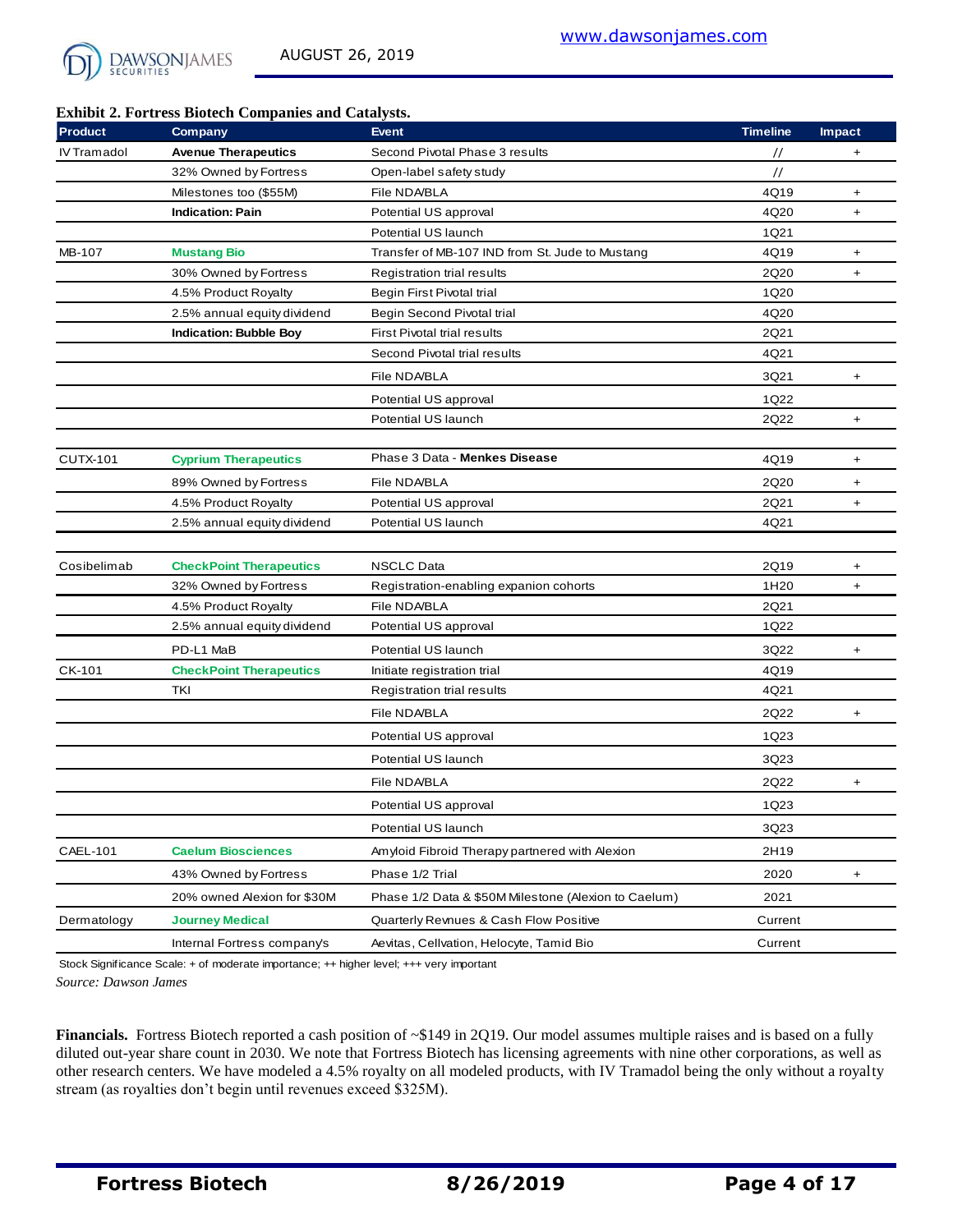

**Bull Case.** Dr. Lindsay Rosenwald is not just another CEO. He is a biotechnology entrepreneur with a 20 year plus track record of successfully developing therapeutics. As an analyst, I have worked with Lindsay on and off on multiple projects over this period and watched him learn and master the art of developing new drugs. In an age of CAR-T, Gene Therapy, Small molecule advances that result in enhanced versions of older drugs with better efficacy and safety, Lindsay is a buyer. This is evidenced by the Fortress machine he has built with his long-established partner, Michael Weiss. The intellectual capital assembled at Fortress includes former wall street analysts, doctors, industry experts and a who's who list of KOL's. It is impressive but for modeling purposed we need to apply quantitative metrics. Our approach is a bit unique. We evaluate the percentage of the external companies owned by Fortress and very roughly assess the revenue potential of the therapeutic in question, also considering the royalties. The annual stock dividend (ASD) is upside. In our assessment, we apply success probabilities. We then aggregate these revenues (based on the ownership percentages) as if they were reported on the Fortress income statement to help us assess what Fortress holdings would be worth in these companies. We do not include a platform value for Fortress, nor do we include the value for many of the Fortress early-stage internal companies. We don't really need to, as the value of Fortress ownership in the external companies along suggests a substantially higher valuation is possiblebased on our opinion, model and assumptions.

- Avenue Therapeutics 32% Owned by Fortress. IV Tramadol, Pivotal drug with \$55M milestone pending
- Mustang Bio 30% Owned, 4.5% royalty (R), 2.5% annual stock dividend (ASD) Bubble Boy Disease Pivotal Program
- Cyprium Therapeutics 89% owned, 4.5% R, 2.5% ASD Menke's Disease Pivotal Program
- CheckPoint Therapeutics 32% owned,  $4.5\%R$ ,  $2.5\%$  ASD 1. Improved PDL1 & 2. Improved TKI (cancer) Pivotal
- Caelum Bioscience 43% owned, (20% by Alexion) Amyloid Fibrosis (P1/2 trigger \$50M milestone)
- Journey Medial Fortress Internal (dermatology) Company \$25-\$30M revenues, cash flow positive \$5M
- Internal Fortress Companies: Aevitas, Cellvation, Helocyte, Tamid Bio all represent early-stage options.

Combined, Fortress' clinical phase products have a market opportunity in the billions. Projections assume growth in each of these markets, with opportunities for a newcomer with an improved drug (better efficacy, fewer side effects) to acquire market share. The diversification of the product lines and ownership in other companies, in our opinion, reduces the risk associated with any single product. We see multiple near term drivers for a higher valuation.

- Avenue Therapeutics' IV Tramadol anticipates filing by the end of 2019, with an anticipated launching of 1Q21. Due to the fact that oral tramadol is already an approved drug within the market, we view IV Tramadol as a low-risk approval. A deal made with InvaGen has established an obligation for the company to buy Fortress' 32% stake in Avenue Therapeutics, given the meeting of four criteria. These criteria are on track to be achieved, and the deal could result in \$55M for Fortress.
- Mustang Bio. Bubble Boy disease. Registrational trial data is expected by late 2020.
- Cyprium is developing CUTX-101 for Menkes Disease. We could see an NDA filed by 2H20.
- Checkpoint Therapeutics (CKPT): Two Products, a better PD-L1, and an improved TKI both initially in NSCLC. Checkpoint's ~\$100+ M market cap today suggests that Fortress' 32% stake is with \$32M, but we believe on clinical progress those values can go substantially higher.
- Caelum is developing CAEL-101 for Amyloid Fibroid and is partnered with Alexion; Phase1 -2 data can drive a \$60M milestone. Total milestones equal \$215M.
- Journey Medical Quarterly revenues supporting cash flow positive contribution to the parent.

The list goes on. To value Fortress, we have critically assessed the pipeline products of the company and the companies where Fortress has an equity position. We see multiple catalysts across the diversified pipeline that upon success should drive a substantially higher valuation.

**Ok, So what's the Bear Case Confusion?** Fortress is a complex company that has achieved an amazing amount of progress in an incredibly short time. We blinked. In just a few short years, the company has amassed twenty-five plus products across several therapeutic areas. Analysts can easily be overwhelmed as following the company requires broad expertise, and in today's world of immediate gratifications, tweets and soundbites, few have the time to do the work and really understand the company. As a result, we believe that Fortress is not well understood by "the street". We see Fortress in a unique position to benefit from outside ownership in the companies above, generate royalties and pick-up milestones all while continuing to acquire new molecules and set up new companies. In fact, Fortress now has seven products that are already on the market (dermatology) generating revenues and free cash flow back to the parent. The portfolio diversification of the company leads to our conclusion that the risk is strongly diminished. The shots at blockbuster markets such as cancer could translate into significant revenues and therefore a significant value inflection for the companies behind them. We also believe as Fortress matures deal terms to commercialize products will only become more favorable to Fortress. i.e., Fortress is not going to give away the next commercial blockbuster.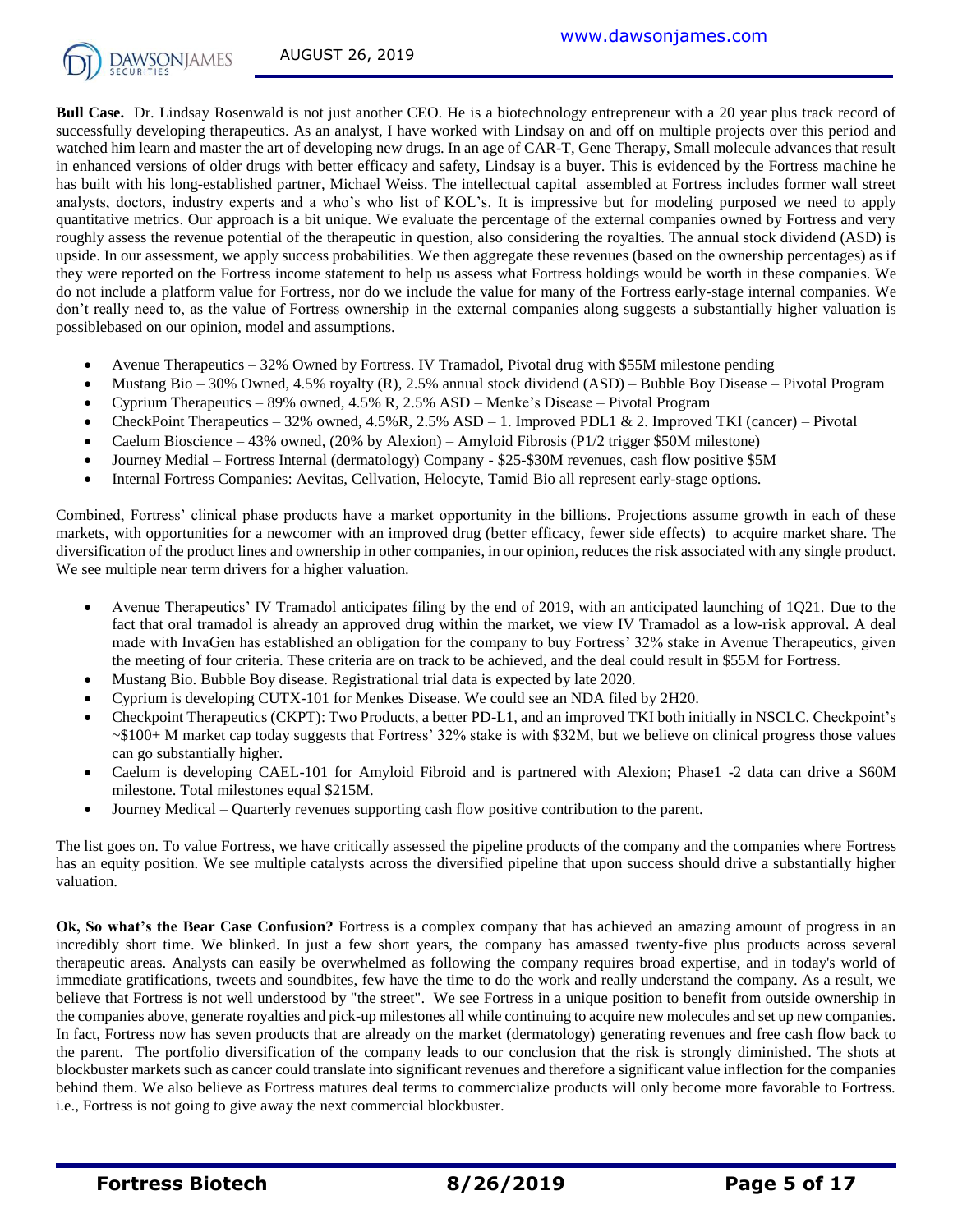

#### **Avenue Therapeutics- IV Tramadol**

**Avenue Therapeutics (ATXI)** is one of  $\sim$  ten companies that contribute to the overall valuation of Fortress Biotech. It is perhaps one of the most important, as it is the company developing IV Tramadol (their near-term revenue driver). With a 32% percent stake in ATXI, their developments have a strong influence on the success of Fortress.

**Current Agreement with (InvaGen).** Fortress Biotech currently has an agreement with InvaGen, stating that InvaGen will buyout the 32% stake in ATXI given four-tier criteria. This includes approval of IV Tramadol by May 30, 2021, Schedule IV designation by DEA, general post-surgical labeling, and no REMS program. This buyout would result in \$55M to FBIO, as well as continuing royalties. Assuming this deal follows through, we anticipate completion in 3Q20.

**Potential Success of IV Tramadol.** Filing of IV Tramadol is expected to complete by 4Q19, with anticipation of launching in 1Q21. Given sales eventually exceed \$325M, a royalty to Fortress could be instilled and further drive the value of the company. Oral tramadol is an already approved drug, generally prescribed for more mild pain. Because of this, we anticipate the approval of IV Tramadol due to the comparability of the two products as well as the efficacy and safety of Avenue Therapeutics' drug.

**Exhibit 3. Future Post-OP Pain Management Paradigm.** Avenue Therapeutics hopes to fill the gap currently found within the pain relief market. Currently, no treatment exists for treating moderately severe pain without risk of drug dependence.

| <b>IV Acetaminophen</b>   | <b>IV NSAIDS</b>              | <b>IV Tramadol</b><br><b>Schedule IV</b>          | <b>IV Opioids</b><br><b>Schedule II</b> |  |  |
|---------------------------|-------------------------------|---------------------------------------------------|-----------------------------------------|--|--|
| <b>MILD</b>               | <b>MODERATE</b>               | <b>MODERATELY SEVERE</b>                          | <b>SEVERE</b>                           |  |  |
|                           |                               | <b>Common Limitations &amp; Contraindications</b> |                                         |  |  |
| <b>Hepatic Impairment</b> | <b>Bleeding Risk</b>          | Nausea/Dizziness                                  | <b>Strong Sedation</b>                  |  |  |
|                           | <b>Slowed Healing Process</b> | <b>History of Seizure</b>                         | <b>Respiratory Depression</b>           |  |  |
|                           | <b>GI Side Effects</b>        | Concomitant use of                                | Constipation                            |  |  |
|                           | Renal Impairment              | Serotonergic Drugs                                | <b>Risk of Dependence</b>               |  |  |
|                           |                               | Effective pain relief in                          |                                         |  |  |
|                           |                               | place of Schedule II<br>intravenous narcotics     |                                         |  |  |

#### *Source: Avenue Therapeutics*

**Exhibit 4. Physician Excitement for IV Tramadol Product Profile.** During a study of 201 practitioners (orthopedic surgeons, general surgeons, anesthesiologists, emergency medicine physicians), 70% rate IV Tramadol a "5 or higher" on the Value Scale. Almost two-thirds have expressed that they were "probably-definitely" likely to prescribe IV Tramadol.

#### 70% of physicians rated IV Tramadol "5 or higher" on the Value Scale (1-7)

\* 80% of orthopedic surgeons and 76% of general surgeons rated IV Tramadol "5 or higher"

#### **Strong interest in prescribing IV Tramadol**

- \* Almost two-thirds (64%) were "probably-definitely" likely to prescribe;
- Orthopedic surgeons displayed the highest prescribing intent (74% "probably-definitely")



*Source: Avenue Therapeutics*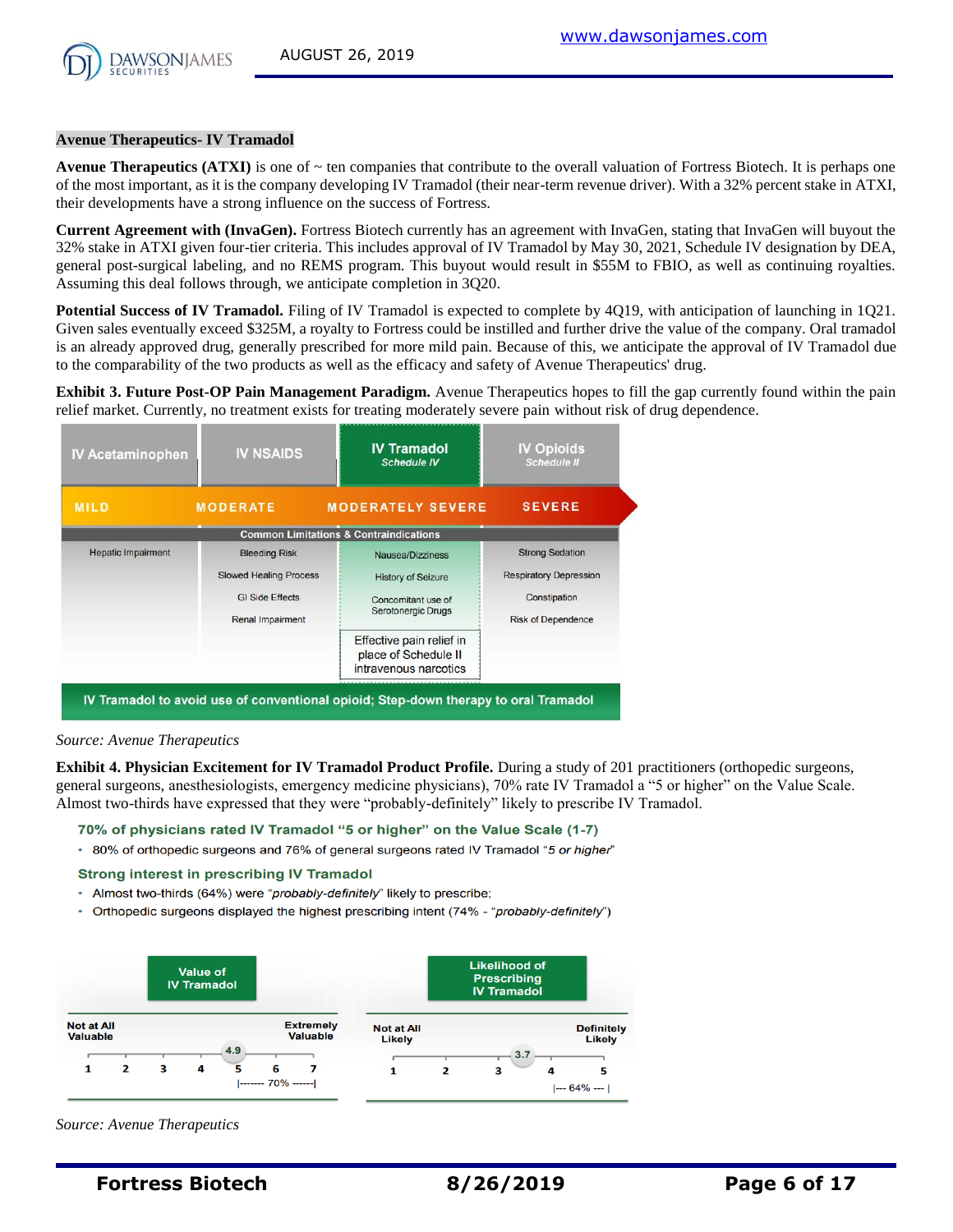

#### **Mustang Bio- MB-107**

**Mustang Bio (MBIO)** organically in-licensed MB-107 from St. Jude Children's Research Hospital. Now they manage the development of the drug themselves. Generally, they are a gene and cell therapy company with several other product lines in development. Currently Fortress owns ~30% of the company, with a ~\$50M value of their shares.

**MB-107 advantages.** The current treatment for XSCID patients includes allogeneic hematopoietic stem cell transplants (HSCT). This paradigm proves difficult to achieve, as only 15% of patients have a matched donor that will allow them to conduct the procedure. After all of this, there is still a 50% mortality rate after the treatment. The recent St. Jude's trial included ten infants who were born with XSCID. With data published in the New England Journal of Medicine, they described the significant clinical success of these patients. All patients had multilineage immune reconstitution, and 8/10 had previous infections cleared and stronger development of T cells.

**Exhibit 5. Clinical Course of XSCID Patients Treated with HSCT.** Current treatments with the highest probability of survival are HSCTs from a matched sibling donor (MSD). However, only 15% of patients actually have an MSD. The lowest rate of survival includes unrelated donors or the use of umbilical cord blood.

# Only approved treatment option is allogeneic hematopoietic stem cell transplant

- Without treatment, all patients die from infections usually before age 1
- With severe infections at time of HSCT, mortality is ~50%<sup>1</sup>
- Only 15% of patients have a matched sibling donor (MSD)
- Absent MSD, survival is lower & complications are higher; Quality of life is poor due to late morbidities<sup>2</sup>
	- 20% experience acute graft-vs-host disease; 15% chronic
	- T-cell immunity decreases over time in up to 20%, leading to infections & diarrhea
	- 20% require 2nd HSCT due to poor T-cell reconstitution<sup>3</sup>
	- Only 1/3 have sufficient B-cell reconstitution at 2 5 years<sup>4</sup>
	- Up to 70% require lifelong intravenous immunoglobulin<sup>4,5</sup>



#### *Source: Mustang Bio*

**MB-107 pathway to regulation.** Mustang Bio anticipates regulatory agreement on the filing strategy in 3Q19, with pivotal efficacy data from St. Jude. They also anticipate supportive data from the Mustang IND trial. Until the end of 2019, Mustang and St. Jude will work with the FDA in requesting Regenerative Medicine Advanced Therapy Designation, Orphan Drug Designation, and Rare Pediatric Disease Designation. Approval across these three filings would bring the product to the next stage of development and one step closer to potential launch.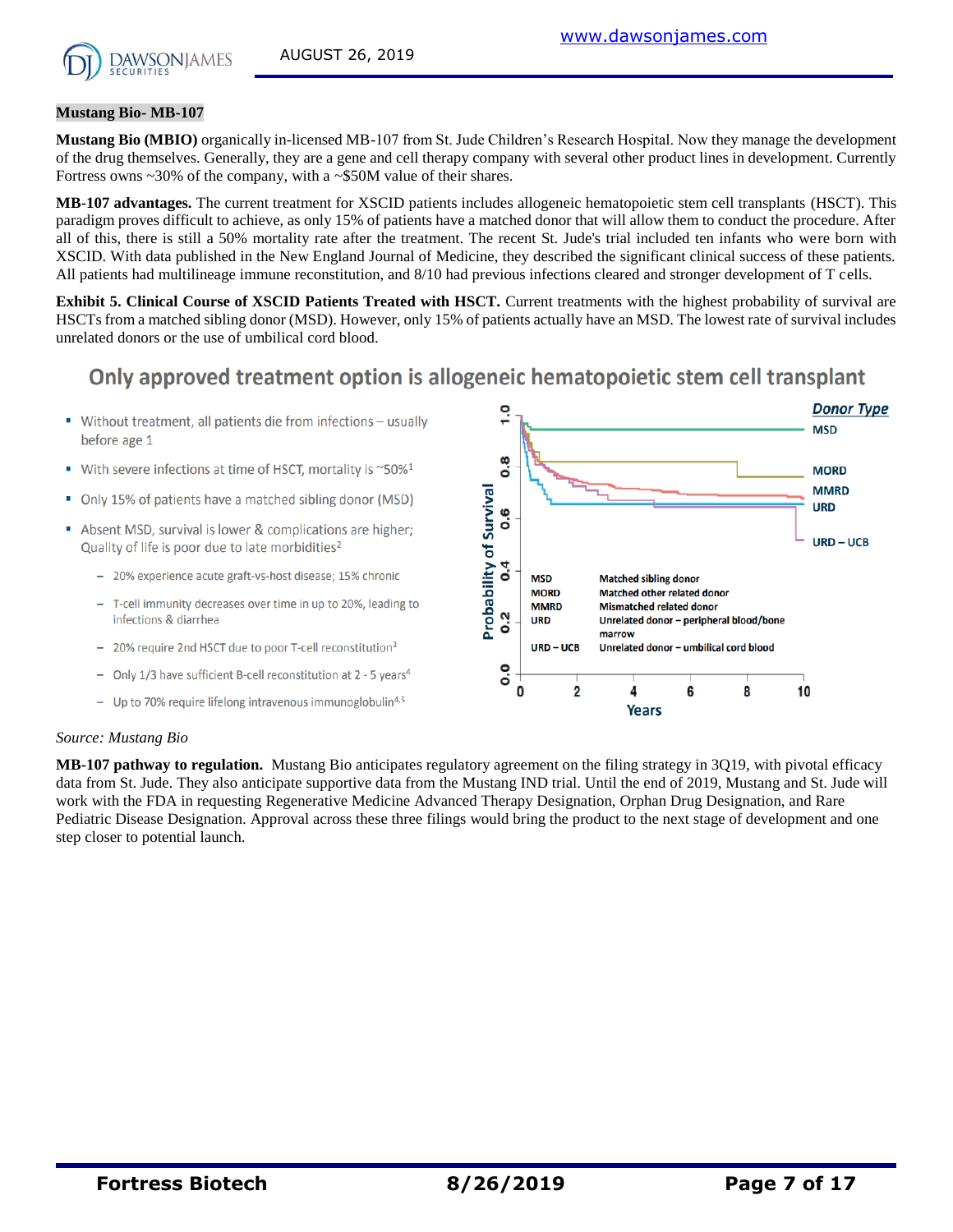

#### **Checkpoint Therapeutics- Cosibelimab & CK-101**

**Checkpoint Therapeutics** focuses on immuno-oncology agents and more specifically, solid tumors. Checkpoint has a relatively small market cap of about \$118M, with 32% (\$38M value) of its shares owned by Fortress.

**Cosibelimab** is currently in their Phase 1 trial, with interim data supporting a positive safety profile for the drug.

**Exhibit 6. Cosibelimab's Phase 1 Interim Data Anti-Tumor Activity in a Variety of Cancers.** 67% (24/36) of response evaluable patients experienced target lesion reductions versus the baseline.



*Source: Checkpoint Therapeutics*

**CK-101** is for patients who have epithelial growth factor receptor (EGFR) mutation-positive non-small cell lung cancer (NSCLC). NSCLC accounts for ~85% of all lung cancers, and 26% of NSCLC patients are EGFR mutation-positive. EGFR is a protein found on cancer cells and normal cells that instructs cells to grow and divide. It is a necessary protein, however it can prove dangerous when active on cancer cells, especially when mutations are present. These mutations lead to the overactivation of these proteins, causing continuous cell division and growth. CK-101 is an EGFR inhibitor that hopes to prevent the activation of these mutated proteins.

**Exhibit 7. CK-101 Planned Phase 3 Study Design.** Checkpoint's Phase 3 study is similar to that as used by Tagrisso. Utilizing 300 patients with EDGR mutations, they anticipate initiation in YE19.



Targeting YE 2019 initiation: anticipate ~24 months to reach PFS endpoint

*Source: Checkpoint Therapeutics*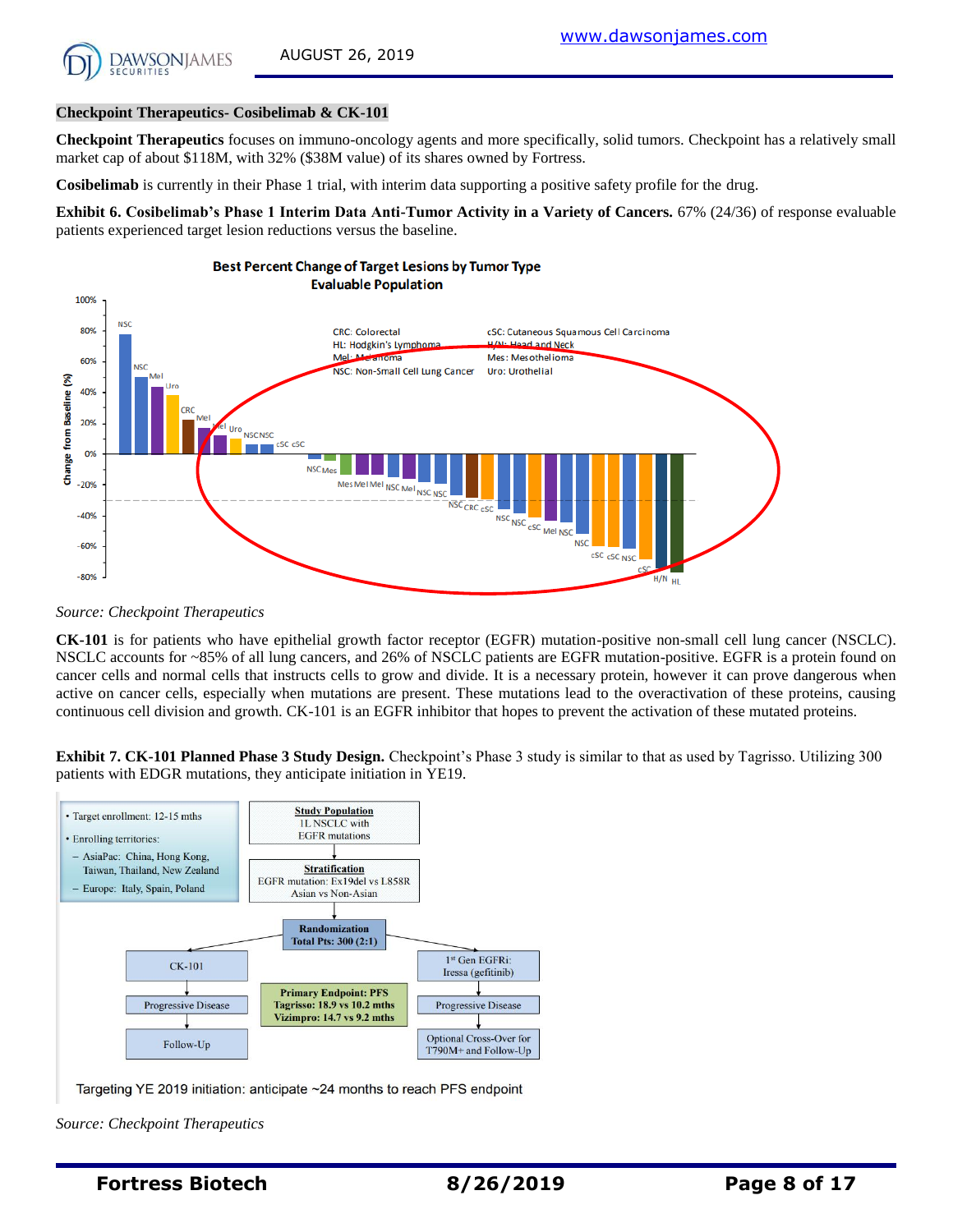#### **Cyprium Therapeutics- CUTX-101**

**Cyprium Therapeutics** is focusing on the development of new therapies for treating Menkes disease. Fortress Biotech currently has 89% stake in the company, leading to the conclusion that the breakthrough success of their drug would greatly benefit FBIO.

**CUTX-101** is the major value driver for Cyprium Therapeutics and is currently in the execution stage of its Phase 3 trial. After completing their Phase 1/2 trial, results proved very successful. They were able to improve gross motor function, fine motor/adaptive function, personal-social abilities and language abilities. These patients also had a 28.6% 3-year mortality rate in comparison to the 50% mortality rate of those without the treatment. If successful, CUTX-101 would be the first FDA-approved treatment for Menkes Disease. The drug has already received Orphan Drug and Fast Track Designation by the FDA, leading to hopeful expectations for its approval. The company hopes to complete NDA filing in 1H20.

**Exhibit 8. Results of CUTX-101 Phase ½ Trial.**

# Early Treatment of CUTX-101 Improved 3-Year **Mortality Rate**

• Menkes patients who received early treatment of CUTX-101 had a lower 3-Year Mortality rate compared to late treatment.



*Source: Cyprium Therapeutics*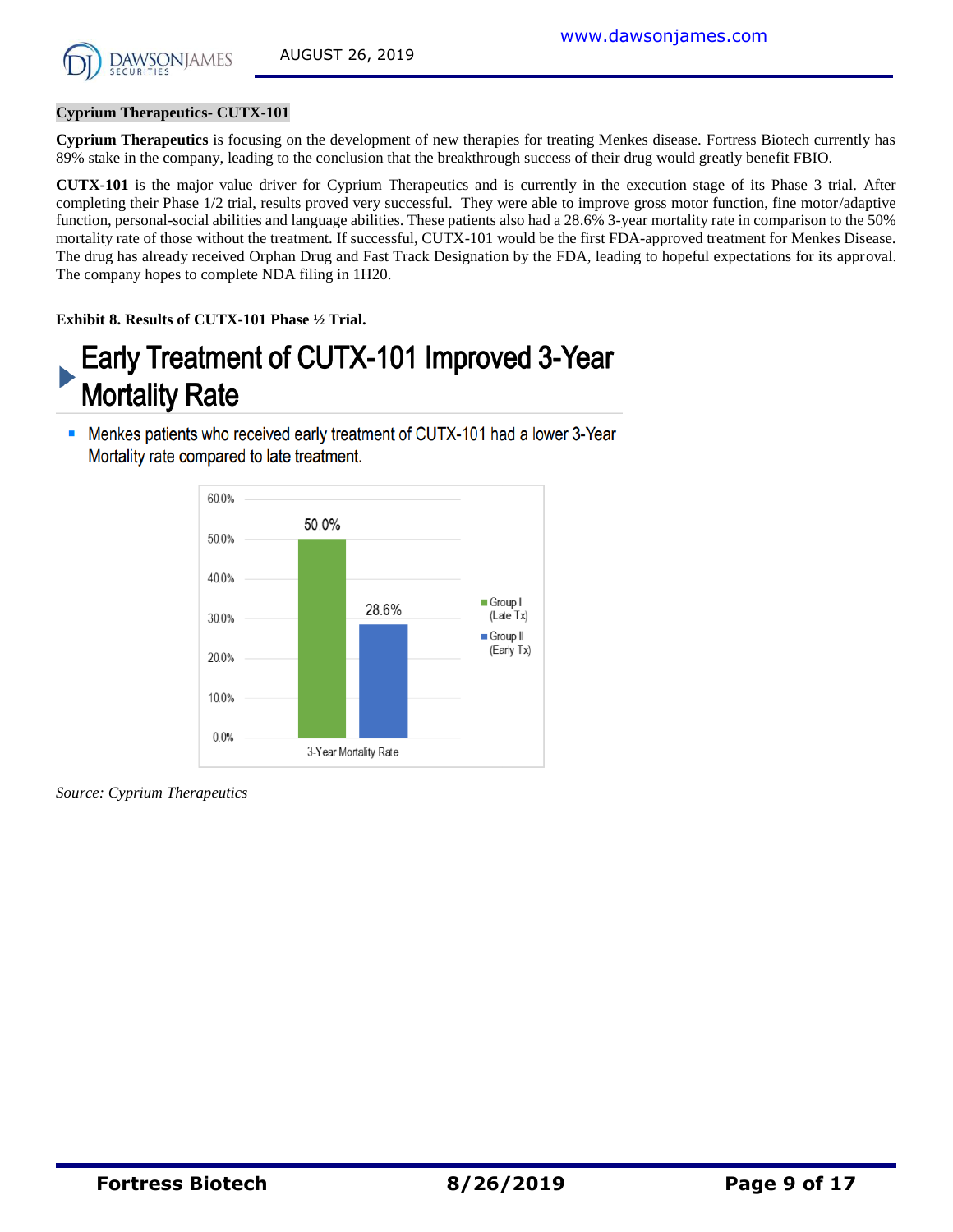

#### **Model Assumptions**

- 1. We model five late-stage therapeutic products (below) and apply to each one its own probability of success factor.
- 2. Each model assumes launch timing, market share, and pricing.
- 3. Models are based on available statistics for prevalence and incidence of the target therapeutic indication.
- 4. Price is based on our understanding of the market and the duration of therapy annually.

#### **Exhibit 9. Product Models**

| 10,000,000<br>10,010,000<br>10,020,010<br>10,030,030<br>10,040,060<br>10,050,100<br>10,060,150<br>10,070,210<br>10,080,281<br>10,090,361<br>10,100,451<br>10,110,552<br>10,120,662<br>IV pain relievers market<br>Cost of Therapy<br>\$200<br>\$200<br>\$202<br>\$204<br>\$206<br>\$208<br>\$210<br>\$212<br>\$214<br>\$217<br>Price Change<br>1.0%<br>1.0%<br>1.0%<br>1.0%<br>1.0%<br>1.0%<br>1.0%<br>1.0%<br>Market share<br>1%<br>2%<br>4%<br>10%<br>20%<br>30%<br>35%<br>40%<br>45%<br>Patients Treated with a Course<br>100.300<br>2.014.042<br>3.024.084<br>3.531.626<br>4.040.180<br>200,801<br>402.004<br>1.006.015<br>4.549.748<br>415,014<br>629,375<br>742,355<br>857,747<br>975,589<br>Revenues (000)<br>20,060<br>40,160<br>81,205<br>205,247<br>70%<br>70%<br>70%<br>70%<br>70%<br>70%<br>70%<br>70%<br>70%<br>14.042<br>440.562<br>28.112 \$<br>56.843<br>143.673<br>290.510<br>519.648<br>600.423<br>682.912<br>-<br><b>S</b><br><b>S</b><br><b>S</b><br><b>S</b><br><b>S</b><br>2018E<br>2023E<br>2024E<br>2025E<br>2029E<br>2019E<br>2020E<br>2021E<br>2022E<br>2026E<br>2027E<br>2028E<br>500<br>575<br>475<br>375<br>Current "Reservoir" patients (U.S. and ex-U.S. markets)<br>1,050<br>1,125<br>900<br>600<br>75<br>75<br>75<br>75<br>75<br>75<br>75<br>75<br>New Cases a year (U.S. and ex-U.S. markets)<br>35%<br>55%<br>65%<br>20%<br>60%<br>70%<br>75%<br>10%<br>35%<br>55%<br>75%<br>85%<br>10%<br>20%<br>90%<br>90%<br>356<br>240<br>341<br>371<br>438<br>400<br>Total patients treated<br>113<br>349<br>\$ 1,500,000 \$<br>1,500,000<br>1,500,000<br>Cost of Therapy (one-time)<br>1.500.000<br>1.500.000<br>1.500.000<br>-S<br>1.500.000 \$<br>1.500,000 S<br>- S<br>-8<br>-8<br>-S<br>556.875<br>656,250<br>Revenues (M)<br>168,750<br>360,000<br>511.875<br>534,375<br>600,000<br>523.125<br>30%<br>30%<br>30%<br>30%<br>30%<br>30%<br>30%<br>Probability of Success (Phase 2/3)<br>30%<br>196,875<br>\$<br>50,625<br>108,000<br>153,563<br>167,063<br>-Ś<br>160,313<br>- Ś<br>180,000 \$<br>156,938<br>Adjusted Revenues (M)<br>÷.<br>-Ś<br>.\$<br>.\$<br>-S<br>4.5%<br>Royalty assumed<br>4.5%<br>4.5%<br>4.5%<br>4.5%<br>4.5%<br>4.5%<br>4.5%<br>$2.278$ \$<br>4.860 \$<br>6.910 S<br>7.518 S<br>$7.214$ \$<br>8.859 \$<br>$8,100$ \$<br>$7.062$ S<br>Royalty revenue (000)<br>$\hat{\mathbf{x}}$<br>2018E<br>2019E<br>2020E<br>2021E<br>2022E<br>2023E<br>2024E<br>2025E<br>2026E<br>2027E<br>2029E<br>2028E<br>228.150<br>228,150<br>228,150<br>228,150<br>228,150<br>228,150<br>228.150<br>228,150<br>228,150<br>228,150<br>228,150<br>75%<br>75%<br>75%<br>75%<br>Patients - PDL1 Option<br>75%<br>75%<br>75%<br>75%<br>75%<br>75%<br>75%<br>171.113<br>171.113<br>171,113<br>171.113<br>171.113<br>171.113<br>171.113<br>171.113<br>171.113<br>171.113<br>171.113<br>Target patient population<br>1%<br>2%<br>4%<br>6%<br>8%<br>12%<br>Market share<br>10%<br>3.422<br>6.845<br>10,267<br>13,689<br>20.534<br>Patients treated<br>1,711<br>17.111<br>s<br>35,000 \$<br>55,000 \$<br>55,000 \$<br>55,000<br>55,000 \$<br>55,000 \$<br>55,000 \$<br>Costs<br>$\mathbf s$<br>$\mathbf{s}$<br>59,889 \$<br>188,224 \$<br>376,448<br>564,671 \$<br>1,129,343 \$<br>Revenues ('000)<br>s<br>752,895<br>\$<br>941,119 \$<br>50%<br>50%<br>50%<br>50%<br>50%<br>50%<br>50%<br>$\mathbf{s}$<br>94.112 S<br>188,224<br>282,336<br>376,448<br>470,559 \$<br>564,671<br>29.945 \$<br>s<br>-S<br>- S<br>- \$<br>4.5%<br>4.5%<br>4.5%<br>4.5%<br>4.5%<br>4.5%<br>4.5%<br>4.5%<br>4.5%<br>4.5%<br>4.5%<br>Royalty assumed<br>4.5%<br>s<br>1,348<br>$4,235$ \$<br>8,470<br>12,705 \$<br>16,940 \$<br>$\mathbf{s}$<br>$\mathbf{S}$<br>$\mathbf{s}$<br>- \$<br>٠<br>2018E<br>2023E<br>2029E<br>2019E<br>2020E<br>2021E<br>2022E<br>2024E<br>2025E<br>2026E<br>2027E<br>2028E<br>CK-101 (EGFR mutation + LC) | <b>Avenue Therapeutics</b>       | 2018E | 2019E | 2020E | 2021E | 2022E | 2023E | 2024E | 2025E | 2026E | 2027E | 2028E | 2029E | 2030E   |
|-----------------------------------------------------------------------------------------------------------------------------------------------------------------------------------------------------------------------------------------------------------------------------------------------------------------------------------------------------------------------------------------------------------------------------------------------------------------------------------------------------------------------------------------------------------------------------------------------------------------------------------------------------------------------------------------------------------------------------------------------------------------------------------------------------------------------------------------------------------------------------------------------------------------------------------------------------------------------------------------------------------------------------------------------------------------------------------------------------------------------------------------------------------------------------------------------------------------------------------------------------------------------------------------------------------------------------------------------------------------------------------------------------------------------------------------------------------------------------------------------------------------------------------------------------------------------------------------------------------------------------------------------------------------------------------------------------------------------------------------------------------------------------------------------------------------------------------------------------------------------------------------------------------------------------------------------------------------------------------------------------------------------------------------------------------------------------------------------------------------------------------------------------------------------------------------------------------------------------------------------------------------------------------------------------------------------------------------------------------------------------------------------------------------------------------------------------------------------------------------------------------------------------------------------------------------------------------------------------------------------------------------------------------------------------------------------------------------------------------------------------------------------------------------------------------------------------------------------------------------------------------------------------------------------------------------------------------------------------------------------------------------------------------------------------------------------------------------------------------------------------------------------------------------------------------------------------------------------------------------------------------------------------------------------------------------------------------------------------------------------------------------------------------------------------------------------------------------------------------------------------------------------------------------------------------------------------------------------------------------------------------------------------------------------------------------------------------------------------------------------------------------------------------------------------------------------------------|----------------------------------|-------|-------|-------|-------|-------|-------|-------|-------|-------|-------|-------|-------|---------|
| 4,554,298<br>986,330<br>275<br>75<br>288<br>1,500,000<br>431,250<br>129,375<br>228,150<br>171,113<br>23.956<br>55,000<br>1,317,566<br>658,783                                                                                                                                                                                                                                                                                                                                                                                                                                                                                                                                                                                                                                                                                                                                                                                                                                                                                                                                                                                                                                                                                                                                                                                                                                                                                                                                                                                                                                                                                                                                                                                                                                                                                                                                                                                                                                                                                                                                                                                                                                                                                                                                                                                                                                                                                                                                                                                                                                                                                                                                                                                                                                                                                                                                                                                                                                                                                                                                                                                                                                                                                                                                                                                                                                                                                                                                                                                                                                                                                                                                                                                                                                                                                     | <b>IV Tramadol</b>               |       |       |       |       |       |       |       |       |       |       |       |       |         |
| 1.0%<br>45%<br>80%<br>30%<br>4.5%<br>5,822                                                                                                                                                                                                                                                                                                                                                                                                                                                                                                                                                                                                                                                                                                                                                                                                                                                                                                                                                                                                                                                                                                                                                                                                                                                                                                                                                                                                                                                                                                                                                                                                                                                                                                                                                                                                                                                                                                                                                                                                                                                                                                                                                                                                                                                                                                                                                                                                                                                                                                                                                                                                                                                                                                                                                                                                                                                                                                                                                                                                                                                                                                                                                                                                                                                                                                                                                                                                                                                                                                                                                                                                                                                                                                                                                                                        |                                  |       |       |       |       |       |       |       |       |       |       |       |       |         |
|                                                                                                                                                                                                                                                                                                                                                                                                                                                                                                                                                                                                                                                                                                                                                                                                                                                                                                                                                                                                                                                                                                                                                                                                                                                                                                                                                                                                                                                                                                                                                                                                                                                                                                                                                                                                                                                                                                                                                                                                                                                                                                                                                                                                                                                                                                                                                                                                                                                                                                                                                                                                                                                                                                                                                                                                                                                                                                                                                                                                                                                                                                                                                                                                                                                                                                                                                                                                                                                                                                                                                                                                                                                                                                                                                                                                                                   |                                  |       |       |       |       |       |       |       |       |       |       |       |       |         |
|                                                                                                                                                                                                                                                                                                                                                                                                                                                                                                                                                                                                                                                                                                                                                                                                                                                                                                                                                                                                                                                                                                                                                                                                                                                                                                                                                                                                                                                                                                                                                                                                                                                                                                                                                                                                                                                                                                                                                                                                                                                                                                                                                                                                                                                                                                                                                                                                                                                                                                                                                                                                                                                                                                                                                                                                                                                                                                                                                                                                                                                                                                                                                                                                                                                                                                                                                                                                                                                                                                                                                                                                                                                                                                                                                                                                                                   |                                  |       |       |       |       |       |       |       |       |       |       |       |       |         |
|                                                                                                                                                                                                                                                                                                                                                                                                                                                                                                                                                                                                                                                                                                                                                                                                                                                                                                                                                                                                                                                                                                                                                                                                                                                                                                                                                                                                                                                                                                                                                                                                                                                                                                                                                                                                                                                                                                                                                                                                                                                                                                                                                                                                                                                                                                                                                                                                                                                                                                                                                                                                                                                                                                                                                                                                                                                                                                                                                                                                                                                                                                                                                                                                                                                                                                                                                                                                                                                                                                                                                                                                                                                                                                                                                                                                                                   |                                  |       |       |       |       |       |       |       |       |       |       |       |       |         |
|                                                                                                                                                                                                                                                                                                                                                                                                                                                                                                                                                                                                                                                                                                                                                                                                                                                                                                                                                                                                                                                                                                                                                                                                                                                                                                                                                                                                                                                                                                                                                                                                                                                                                                                                                                                                                                                                                                                                                                                                                                                                                                                                                                                                                                                                                                                                                                                                                                                                                                                                                                                                                                                                                                                                                                                                                                                                                                                                                                                                                                                                                                                                                                                                                                                                                                                                                                                                                                                                                                                                                                                                                                                                                                                                                                                                                                   |                                  |       |       |       |       |       |       |       |       |       |       |       |       |         |
|                                                                                                                                                                                                                                                                                                                                                                                                                                                                                                                                                                                                                                                                                                                                                                                                                                                                                                                                                                                                                                                                                                                                                                                                                                                                                                                                                                                                                                                                                                                                                                                                                                                                                                                                                                                                                                                                                                                                                                                                                                                                                                                                                                                                                                                                                                                                                                                                                                                                                                                                                                                                                                                                                                                                                                                                                                                                                                                                                                                                                                                                                                                                                                                                                                                                                                                                                                                                                                                                                                                                                                                                                                                                                                                                                                                                                                   | Probability of Success (Phase 3) |       |       |       |       |       |       |       |       |       |       |       |       | 70%     |
|                                                                                                                                                                                                                                                                                                                                                                                                                                                                                                                                                                                                                                                                                                                                                                                                                                                                                                                                                                                                                                                                                                                                                                                                                                                                                                                                                                                                                                                                                                                                                                                                                                                                                                                                                                                                                                                                                                                                                                                                                                                                                                                                                                                                                                                                                                                                                                                                                                                                                                                                                                                                                                                                                                                                                                                                                                                                                                                                                                                                                                                                                                                                                                                                                                                                                                                                                                                                                                                                                                                                                                                                                                                                                                                                                                                                                                   | <b>Adiusted Revenues (000)</b>   |       |       |       |       |       |       |       |       |       |       |       |       | 690.431 |
|                                                                                                                                                                                                                                                                                                                                                                                                                                                                                                                                                                                                                                                                                                                                                                                                                                                                                                                                                                                                                                                                                                                                                                                                                                                                                                                                                                                                                                                                                                                                                                                                                                                                                                                                                                                                                                                                                                                                                                                                                                                                                                                                                                                                                                                                                                                                                                                                                                                                                                                                                                                                                                                                                                                                                                                                                                                                                                                                                                                                                                                                                                                                                                                                                                                                                                                                                                                                                                                                                                                                                                                                                                                                                                                                                                                                                                   | <b>Mustang Bio</b>               |       |       |       |       |       |       |       |       |       |       |       |       | 2030E   |
|                                                                                                                                                                                                                                                                                                                                                                                                                                                                                                                                                                                                                                                                                                                                                                                                                                                                                                                                                                                                                                                                                                                                                                                                                                                                                                                                                                                                                                                                                                                                                                                                                                                                                                                                                                                                                                                                                                                                                                                                                                                                                                                                                                                                                                                                                                                                                                                                                                                                                                                                                                                                                                                                                                                                                                                                                                                                                                                                                                                                                                                                                                                                                                                                                                                                                                                                                                                                                                                                                                                                                                                                                                                                                                                                                                                                                                   | MB-107 "Bubble Boy"              |       |       |       |       |       |       |       |       |       |       |       |       |         |
|                                                                                                                                                                                                                                                                                                                                                                                                                                                                                                                                                                                                                                                                                                                                                                                                                                                                                                                                                                                                                                                                                                                                                                                                                                                                                                                                                                                                                                                                                                                                                                                                                                                                                                                                                                                                                                                                                                                                                                                                                                                                                                                                                                                                                                                                                                                                                                                                                                                                                                                                                                                                                                                                                                                                                                                                                                                                                                                                                                                                                                                                                                                                                                                                                                                                                                                                                                                                                                                                                                                                                                                                                                                                                                                                                                                                                                   |                                  |       |       |       |       |       |       |       |       |       |       |       |       |         |
|                                                                                                                                                                                                                                                                                                                                                                                                                                                                                                                                                                                                                                                                                                                                                                                                                                                                                                                                                                                                                                                                                                                                                                                                                                                                                                                                                                                                                                                                                                                                                                                                                                                                                                                                                                                                                                                                                                                                                                                                                                                                                                                                                                                                                                                                                                                                                                                                                                                                                                                                                                                                                                                                                                                                                                                                                                                                                                                                                                                                                                                                                                                                                                                                                                                                                                                                                                                                                                                                                                                                                                                                                                                                                                                                                                                                                                   |                                  |       |       |       |       |       |       |       |       |       |       |       |       |         |
|                                                                                                                                                                                                                                                                                                                                                                                                                                                                                                                                                                                                                                                                                                                                                                                                                                                                                                                                                                                                                                                                                                                                                                                                                                                                                                                                                                                                                                                                                                                                                                                                                                                                                                                                                                                                                                                                                                                                                                                                                                                                                                                                                                                                                                                                                                                                                                                                                                                                                                                                                                                                                                                                                                                                                                                                                                                                                                                                                                                                                                                                                                                                                                                                                                                                                                                                                                                                                                                                                                                                                                                                                                                                                                                                                                                                                                   | Market Share Prevalance          |       |       |       |       |       |       |       |       |       |       |       |       |         |
|                                                                                                                                                                                                                                                                                                                                                                                                                                                                                                                                                                                                                                                                                                                                                                                                                                                                                                                                                                                                                                                                                                                                                                                                                                                                                                                                                                                                                                                                                                                                                                                                                                                                                                                                                                                                                                                                                                                                                                                                                                                                                                                                                                                                                                                                                                                                                                                                                                                                                                                                                                                                                                                                                                                                                                                                                                                                                                                                                                                                                                                                                                                                                                                                                                                                                                                                                                                                                                                                                                                                                                                                                                                                                                                                                                                                                                   | Market Share New Cases           |       |       |       |       |       |       |       |       |       |       |       |       | 90%     |
|                                                                                                                                                                                                                                                                                                                                                                                                                                                                                                                                                                                                                                                                                                                                                                                                                                                                                                                                                                                                                                                                                                                                                                                                                                                                                                                                                                                                                                                                                                                                                                                                                                                                                                                                                                                                                                                                                                                                                                                                                                                                                                                                                                                                                                                                                                                                                                                                                                                                                                                                                                                                                                                                                                                                                                                                                                                                                                                                                                                                                                                                                                                                                                                                                                                                                                                                                                                                                                                                                                                                                                                                                                                                                                                                                                                                                                   |                                  |       |       |       |       |       |       |       |       |       |       |       |       |         |
|                                                                                                                                                                                                                                                                                                                                                                                                                                                                                                                                                                                                                                                                                                                                                                                                                                                                                                                                                                                                                                                                                                                                                                                                                                                                                                                                                                                                                                                                                                                                                                                                                                                                                                                                                                                                                                                                                                                                                                                                                                                                                                                                                                                                                                                                                                                                                                                                                                                                                                                                                                                                                                                                                                                                                                                                                                                                                                                                                                                                                                                                                                                                                                                                                                                                                                                                                                                                                                                                                                                                                                                                                                                                                                                                                                                                                                   |                                  |       |       |       |       |       |       |       |       |       |       |       |       |         |
|                                                                                                                                                                                                                                                                                                                                                                                                                                                                                                                                                                                                                                                                                                                                                                                                                                                                                                                                                                                                                                                                                                                                                                                                                                                                                                                                                                                                                                                                                                                                                                                                                                                                                                                                                                                                                                                                                                                                                                                                                                                                                                                                                                                                                                                                                                                                                                                                                                                                                                                                                                                                                                                                                                                                                                                                                                                                                                                                                                                                                                                                                                                                                                                                                                                                                                                                                                                                                                                                                                                                                                                                                                                                                                                                                                                                                                   |                                  |       |       |       |       |       |       |       |       |       |       |       |       |         |
|                                                                                                                                                                                                                                                                                                                                                                                                                                                                                                                                                                                                                                                                                                                                                                                                                                                                                                                                                                                                                                                                                                                                                                                                                                                                                                                                                                                                                                                                                                                                                                                                                                                                                                                                                                                                                                                                                                                                                                                                                                                                                                                                                                                                                                                                                                                                                                                                                                                                                                                                                                                                                                                                                                                                                                                                                                                                                                                                                                                                                                                                                                                                                                                                                                                                                                                                                                                                                                                                                                                                                                                                                                                                                                                                                                                                                                   |                                  |       |       |       |       |       |       |       |       |       |       |       |       |         |
|                                                                                                                                                                                                                                                                                                                                                                                                                                                                                                                                                                                                                                                                                                                                                                                                                                                                                                                                                                                                                                                                                                                                                                                                                                                                                                                                                                                                                                                                                                                                                                                                                                                                                                                                                                                                                                                                                                                                                                                                                                                                                                                                                                                                                                                                                                                                                                                                                                                                                                                                                                                                                                                                                                                                                                                                                                                                                                                                                                                                                                                                                                                                                                                                                                                                                                                                                                                                                                                                                                                                                                                                                                                                                                                                                                                                                                   |                                  |       |       |       |       |       |       |       |       |       |       |       |       |         |
|                                                                                                                                                                                                                                                                                                                                                                                                                                                                                                                                                                                                                                                                                                                                                                                                                                                                                                                                                                                                                                                                                                                                                                                                                                                                                                                                                                                                                                                                                                                                                                                                                                                                                                                                                                                                                                                                                                                                                                                                                                                                                                                                                                                                                                                                                                                                                                                                                                                                                                                                                                                                                                                                                                                                                                                                                                                                                                                                                                                                                                                                                                                                                                                                                                                                                                                                                                                                                                                                                                                                                                                                                                                                                                                                                                                                                                   |                                  |       |       |       |       |       |       |       |       |       |       |       |       |         |
|                                                                                                                                                                                                                                                                                                                                                                                                                                                                                                                                                                                                                                                                                                                                                                                                                                                                                                                                                                                                                                                                                                                                                                                                                                                                                                                                                                                                                                                                                                                                                                                                                                                                                                                                                                                                                                                                                                                                                                                                                                                                                                                                                                                                                                                                                                                                                                                                                                                                                                                                                                                                                                                                                                                                                                                                                                                                                                                                                                                                                                                                                                                                                                                                                                                                                                                                                                                                                                                                                                                                                                                                                                                                                                                                                                                                                                   |                                  |       |       |       |       |       |       |       |       |       |       |       |       |         |
|                                                                                                                                                                                                                                                                                                                                                                                                                                                                                                                                                                                                                                                                                                                                                                                                                                                                                                                                                                                                                                                                                                                                                                                                                                                                                                                                                                                                                                                                                                                                                                                                                                                                                                                                                                                                                                                                                                                                                                                                                                                                                                                                                                                                                                                                                                                                                                                                                                                                                                                                                                                                                                                                                                                                                                                                                                                                                                                                                                                                                                                                                                                                                                                                                                                                                                                                                                                                                                                                                                                                                                                                                                                                                                                                                                                                                                   |                                  |       |       |       |       |       |       |       |       |       |       |       |       |         |
|                                                                                                                                                                                                                                                                                                                                                                                                                                                                                                                                                                                                                                                                                                                                                                                                                                                                                                                                                                                                                                                                                                                                                                                                                                                                                                                                                                                                                                                                                                                                                                                                                                                                                                                                                                                                                                                                                                                                                                                                                                                                                                                                                                                                                                                                                                                                                                                                                                                                                                                                                                                                                                                                                                                                                                                                                                                                                                                                                                                                                                                                                                                                                                                                                                                                                                                                                                                                                                                                                                                                                                                                                                                                                                                                                                                                                                   | CheckPoint PD-L1 in NSCLC        |       |       |       |       |       |       |       |       |       |       |       |       | 2030E   |
|                                                                                                                                                                                                                                                                                                                                                                                                                                                                                                                                                                                                                                                                                                                                                                                                                                                                                                                                                                                                                                                                                                                                                                                                                                                                                                                                                                                                                                                                                                                                                                                                                                                                                                                                                                                                                                                                                                                                                                                                                                                                                                                                                                                                                                                                                                                                                                                                                                                                                                                                                                                                                                                                                                                                                                                                                                                                                                                                                                                                                                                                                                                                                                                                                                                                                                                                                                                                                                                                                                                                                                                                                                                                                                                                                                                                                                   | Cosibelimab (NSCLC)              |       |       |       |       |       |       |       |       |       |       |       |       |         |
|                                                                                                                                                                                                                                                                                                                                                                                                                                                                                                                                                                                                                                                                                                                                                                                                                                                                                                                                                                                                                                                                                                                                                                                                                                                                                                                                                                                                                                                                                                                                                                                                                                                                                                                                                                                                                                                                                                                                                                                                                                                                                                                                                                                                                                                                                                                                                                                                                                                                                                                                                                                                                                                                                                                                                                                                                                                                                                                                                                                                                                                                                                                                                                                                                                                                                                                                                                                                                                                                                                                                                                                                                                                                                                                                                                                                                                   | New cases of lung cancer/year    |       |       |       |       |       |       |       |       |       |       |       |       |         |
|                                                                                                                                                                                                                                                                                                                                                                                                                                                                                                                                                                                                                                                                                                                                                                                                                                                                                                                                                                                                                                                                                                                                                                                                                                                                                                                                                                                                                                                                                                                                                                                                                                                                                                                                                                                                                                                                                                                                                                                                                                                                                                                                                                                                                                                                                                                                                                                                                                                                                                                                                                                                                                                                                                                                                                                                                                                                                                                                                                                                                                                                                                                                                                                                                                                                                                                                                                                                                                                                                                                                                                                                                                                                                                                                                                                                                                   |                                  |       |       |       |       |       |       |       |       |       |       |       |       | 75%     |
|                                                                                                                                                                                                                                                                                                                                                                                                                                                                                                                                                                                                                                                                                                                                                                                                                                                                                                                                                                                                                                                                                                                                                                                                                                                                                                                                                                                                                                                                                                                                                                                                                                                                                                                                                                                                                                                                                                                                                                                                                                                                                                                                                                                                                                                                                                                                                                                                                                                                                                                                                                                                                                                                                                                                                                                                                                                                                                                                                                                                                                                                                                                                                                                                                                                                                                                                                                                                                                                                                                                                                                                                                                                                                                                                                                                                                                   |                                  |       |       |       |       |       |       |       |       |       |       |       |       |         |
|                                                                                                                                                                                                                                                                                                                                                                                                                                                                                                                                                                                                                                                                                                                                                                                                                                                                                                                                                                                                                                                                                                                                                                                                                                                                                                                                                                                                                                                                                                                                                                                                                                                                                                                                                                                                                                                                                                                                                                                                                                                                                                                                                                                                                                                                                                                                                                                                                                                                                                                                                                                                                                                                                                                                                                                                                                                                                                                                                                                                                                                                                                                                                                                                                                                                                                                                                                                                                                                                                                                                                                                                                                                                                                                                                                                                                                   |                                  |       |       |       |       |       |       |       |       |       |       |       |       | 14%     |
|                                                                                                                                                                                                                                                                                                                                                                                                                                                                                                                                                                                                                                                                                                                                                                                                                                                                                                                                                                                                                                                                                                                                                                                                                                                                                                                                                                                                                                                                                                                                                                                                                                                                                                                                                                                                                                                                                                                                                                                                                                                                                                                                                                                                                                                                                                                                                                                                                                                                                                                                                                                                                                                                                                                                                                                                                                                                                                                                                                                                                                                                                                                                                                                                                                                                                                                                                                                                                                                                                                                                                                                                                                                                                                                                                                                                                                   |                                  |       |       |       |       |       |       |       |       |       |       |       |       |         |
|                                                                                                                                                                                                                                                                                                                                                                                                                                                                                                                                                                                                                                                                                                                                                                                                                                                                                                                                                                                                                                                                                                                                                                                                                                                                                                                                                                                                                                                                                                                                                                                                                                                                                                                                                                                                                                                                                                                                                                                                                                                                                                                                                                                                                                                                                                                                                                                                                                                                                                                                                                                                                                                                                                                                                                                                                                                                                                                                                                                                                                                                                                                                                                                                                                                                                                                                                                                                                                                                                                                                                                                                                                                                                                                                                                                                                                   |                                  |       |       |       |       |       |       |       |       |       |       |       |       |         |
|                                                                                                                                                                                                                                                                                                                                                                                                                                                                                                                                                                                                                                                                                                                                                                                                                                                                                                                                                                                                                                                                                                                                                                                                                                                                                                                                                                                                                                                                                                                                                                                                                                                                                                                                                                                                                                                                                                                                                                                                                                                                                                                                                                                                                                                                                                                                                                                                                                                                                                                                                                                                                                                                                                                                                                                                                                                                                                                                                                                                                                                                                                                                                                                                                                                                                                                                                                                                                                                                                                                                                                                                                                                                                                                                                                                                                                   |                                  |       |       |       |       |       |       |       |       |       |       |       |       |         |
|                                                                                                                                                                                                                                                                                                                                                                                                                                                                                                                                                                                                                                                                                                                                                                                                                                                                                                                                                                                                                                                                                                                                                                                                                                                                                                                                                                                                                                                                                                                                                                                                                                                                                                                                                                                                                                                                                                                                                                                                                                                                                                                                                                                                                                                                                                                                                                                                                                                                                                                                                                                                                                                                                                                                                                                                                                                                                                                                                                                                                                                                                                                                                                                                                                                                                                                                                                                                                                                                                                                                                                                                                                                                                                                                                                                                                                   | Probability of Success           |       |       |       |       |       |       |       |       |       |       |       |       | 50%     |
|                                                                                                                                                                                                                                                                                                                                                                                                                                                                                                                                                                                                                                                                                                                                                                                                                                                                                                                                                                                                                                                                                                                                                                                                                                                                                                                                                                                                                                                                                                                                                                                                                                                                                                                                                                                                                                                                                                                                                                                                                                                                                                                                                                                                                                                                                                                                                                                                                                                                                                                                                                                                                                                                                                                                                                                                                                                                                                                                                                                                                                                                                                                                                                                                                                                                                                                                                                                                                                                                                                                                                                                                                                                                                                                                                                                                                                   | Adjusted Revenues (M)            |       |       |       |       |       |       |       |       |       |       |       |       |         |
|                                                                                                                                                                                                                                                                                                                                                                                                                                                                                                                                                                                                                                                                                                                                                                                                                                                                                                                                                                                                                                                                                                                                                                                                                                                                                                                                                                                                                                                                                                                                                                                                                                                                                                                                                                                                                                                                                                                                                                                                                                                                                                                                                                                                                                                                                                                                                                                                                                                                                                                                                                                                                                                                                                                                                                                                                                                                                                                                                                                                                                                                                                                                                                                                                                                                                                                                                                                                                                                                                                                                                                                                                                                                                                                                                                                                                                   |                                  |       |       |       |       |       |       |       |       |       |       |       |       | 4.5%    |
|                                                                                                                                                                                                                                                                                                                                                                                                                                                                                                                                                                                                                                                                                                                                                                                                                                                                                                                                                                                                                                                                                                                                                                                                                                                                                                                                                                                                                                                                                                                                                                                                                                                                                                                                                                                                                                                                                                                                                                                                                                                                                                                                                                                                                                                                                                                                                                                                                                                                                                                                                                                                                                                                                                                                                                                                                                                                                                                                                                                                                                                                                                                                                                                                                                                                                                                                                                                                                                                                                                                                                                                                                                                                                                                                                                                                                                   | Royalty revenue (000)            |       |       |       |       |       |       |       |       |       |       |       |       | 21,175  |
|                                                                                                                                                                                                                                                                                                                                                                                                                                                                                                                                                                                                                                                                                                                                                                                                                                                                                                                                                                                                                                                                                                                                                                                                                                                                                                                                                                                                                                                                                                                                                                                                                                                                                                                                                                                                                                                                                                                                                                                                                                                                                                                                                                                                                                                                                                                                                                                                                                                                                                                                                                                                                                                                                                                                                                                                                                                                                                                                                                                                                                                                                                                                                                                                                                                                                                                                                                                                                                                                                                                                                                                                                                                                                                                                                                                                                                   |                                  |       |       |       |       |       |       |       |       |       |       |       |       |         |
|                                                                                                                                                                                                                                                                                                                                                                                                                                                                                                                                                                                                                                                                                                                                                                                                                                                                                                                                                                                                                                                                                                                                                                                                                                                                                                                                                                                                                                                                                                                                                                                                                                                                                                                                                                                                                                                                                                                                                                                                                                                                                                                                                                                                                                                                                                                                                                                                                                                                                                                                                                                                                                                                                                                                                                                                                                                                                                                                                                                                                                                                                                                                                                                                                                                                                                                                                                                                                                                                                                                                                                                                                                                                                                                                                                                                                                   | <b>CheckPoint TKI in NSCLC</b>   |       |       |       |       |       |       |       |       |       |       |       |       | 2030E   |

| <b>CheckPoint TKI in NSCLC</b>         | 2018E | 2019E      | 2020E      | 2021E      | 2022E      | 2023E      | 2024E      | 2025E      | 2026E                       |      | 2027E      | 2028E       | 2029E        | 2030E         |
|----------------------------------------|-------|------------|------------|------------|------------|------------|------------|------------|-----------------------------|------|------------|-------------|--------------|---------------|
| CK-101 (EGFR mutation + LC)            |       |            |            |            |            |            |            |            |                             |      |            |             |              |               |
| New cases of lung cancer/year          |       | 228,150    | 228,150    | 228,150    | 228,150    | 228.150    | 228,150    | 228.150    | 228,150                     |      | 228,150    | 228,150     | 228,150      | 228,150       |
| Total Lung Cancer Market size (M)      |       | 19,250,000 | 19,478,150 | 19,706,300 | 19,934,450 | 20,162,600 | 20,390,750 | 20,618,900 | 20,847,050                  |      | 21,075,200 | 21,303,350  | 21,531,500   | 21,759,650    |
| Total NSCLC lung cancer                |       | 16,362,500 | 16,556,428 | 16,750,355 | 16,944,283 | 17,138,210 | 17,332,138 | 17,526,065 | 17,719,993                  |      | 17,913,920 | 18,107,848  | 18,301,775   | 18,495,703    |
| % of patients with EGFR/NSCLC patients |       | 26%        | 26%        | 26%        | 26%        | 26%        | 26%        | 26%        | 26%                         |      | 26%        | 26%         | 26%          | 26%           |
| Patients with EGFR/NSCLC patients      |       |            |            |            |            | 59,319     | 59,319     | 59,319     | 59,319                      |      | 59,319     | 59,319      | 59,319       | 59,319        |
| Market share                           |       |            |            |            |            | 5%         | 10%        | 12%        | 14%                         |      | 15%        | 16%         | 17%          | 18%           |
| Treated patients (000)                 |       |            |            |            |            | 2.966      | 5.932      | 7.118      | 8,305                       |      | 8,898      | 9,491       | 10,084       | 10.677        |
| Cost (competition=\$15,240/month)      |       |            |            |            |            | 182.880    | 182,880 S  | 182.880    | 182,880                     | - 55 | 182,880    | 182.880 \$  | 182,880 \$   | 182,880       |
| Revenues ('000)                        |       |            |            |            |            | 542.413    | 084.826    | .301.791   | .518.756<br>s               |      | .627.239   | .735.721 \$ | .844.204     | .952.687<br>s |
| Probability of Success                 |       |            |            |            |            | 30%        | 30%        | 30%        | 30%                         |      | 30%        | 30%         | 30%          | 30%           |
| Adjusted Revenues (000)                |       |            |            |            |            | 162.724    | 325.448 \$ | 390,537    | 455.627<br>$\mathcal{L}$    | -S   | 488.172    | 520.716 \$  | 553,261<br>2 | 585,806       |
| Royalty assumed                        |       |            |            |            |            | 4.5%       | 4.5%       | 4.5%       | 4.5%                        |      | 4.5%       | 4.5%        | 4.5%         | 4.5%          |
| Royalty revenue (000)                  |       |            |            |            |            | 7.323 S    | 14.645 S   | 17,574     | $20,503$ \$<br>$\mathbf{s}$ |      | 21,968 \$  | 23,432 \$   | 24,897 \$    | 26,361        |

| <i>ivalum and all the states</i>      |       |       |       |       |              | .       | .          | .                     | .              | $\cdots$  | .          | 1.070     | $\cdots$ |
|---------------------------------------|-------|-------|-------|-------|--------------|---------|------------|-----------------------|----------------|-----------|------------|-----------|----------|
| Royalty revenue (000)                 |       |       |       |       |              | 7.323S  | 14.645 S   | 17,574<br>-S          | 20,503<br>-53  | 21.968 \$ | 23.432 S   | 24,897 \$ | 26,361   |
|                                       |       |       |       |       |              |         |            |                       |                |           |            |           |          |
| <b>Cyprium Therapeutics (private)</b> | 2018E | 2019E | 2020E | 2021E | 2022E        | 2023E   | 2024E      | 2025E                 | 2026E          | 2027E     | 2028E      | 2029E     | 2030E    |
| CUTX-101 (Menkes Disease)             |       |       |       |       |              |         |            |                       |                |           |            |           |          |
| Prevalance (USA)                      | 2,720 | 2.720 | 2.720 | 2.720 | 2,720        | 2.720   | 2,720      | 2.720                 | 2.720          | 2.720     | 2.720      | 2,720     | 2,720    |
| Incidence annualy (USA)               | 3.000 | 3.000 | 3,000 | 3,000 | 3,000        | 3.000   | 3,000      | 3,000                 | 3,000          | 3,000     | 3,000      | 3,000     | 3,000    |
| Target patient population             | 2,500 | 2,500 | 2,500 | 2.500 | 2,500        | 2.500   | 2,500      | 2,500                 | 2,500          | 2,500     | 2,500      | 2,500     | 2,500    |
| Market share                          |       | 0%    | 0%    | 0%    | 10%          | 30%     | 50%        | 70%                   | 80%            | 80%       | 80%        | 80%       | 80%      |
| Patients treated                      |       |       |       |       | 250          | 750     | 1.250      | 1.750                 | 2,000          | 2,000     | 2,000      | 2.000     | 2,000    |
| Price                                 |       |       |       |       | 300,000      | 300,000 | 300,000    | 300,000               | 300,000        | 300,000   | 300,000    | 300,000   | 300,000  |
| Revenues (000)                        |       |       |       |       | 75,000       | 225,000 | 375,000    | 525,000               | 600,000        | 600,000   | 600,000    | 600,000   | 600,000  |
| Probability of Success                |       |       |       |       | 30%          | 30%     | 30%        | 30%                   | 30%            | 30%       | 30%        | 30%       | 30%      |
| Adjusted Revenues (M)                 |       |       |       |       | 22,500<br>.S | 67.500  | 112,500 \$ | 157.500               | 180.000<br>- 5 | 180,000   | 180,000 \$ | 180.000   | 180,000  |
| Royalty assumed                       |       |       |       | 4.5%  | 4.5%         | 4.5%    | 4.5%       | 4.5%                  | 4.5%           | 4.5%      | 4.5%       | 4.5%      | 4.5%     |
| Royalty revenue (000)                 |       |       |       | . .   | $1,013$ \$   | 3.038 S | 5.063 S    | 7.088<br>$\mathbf{s}$ | 8.100 \$       | 8.100 \$  | 8.100 \$   | 8.100 S   | 8,100    |

*Source: Dawson James*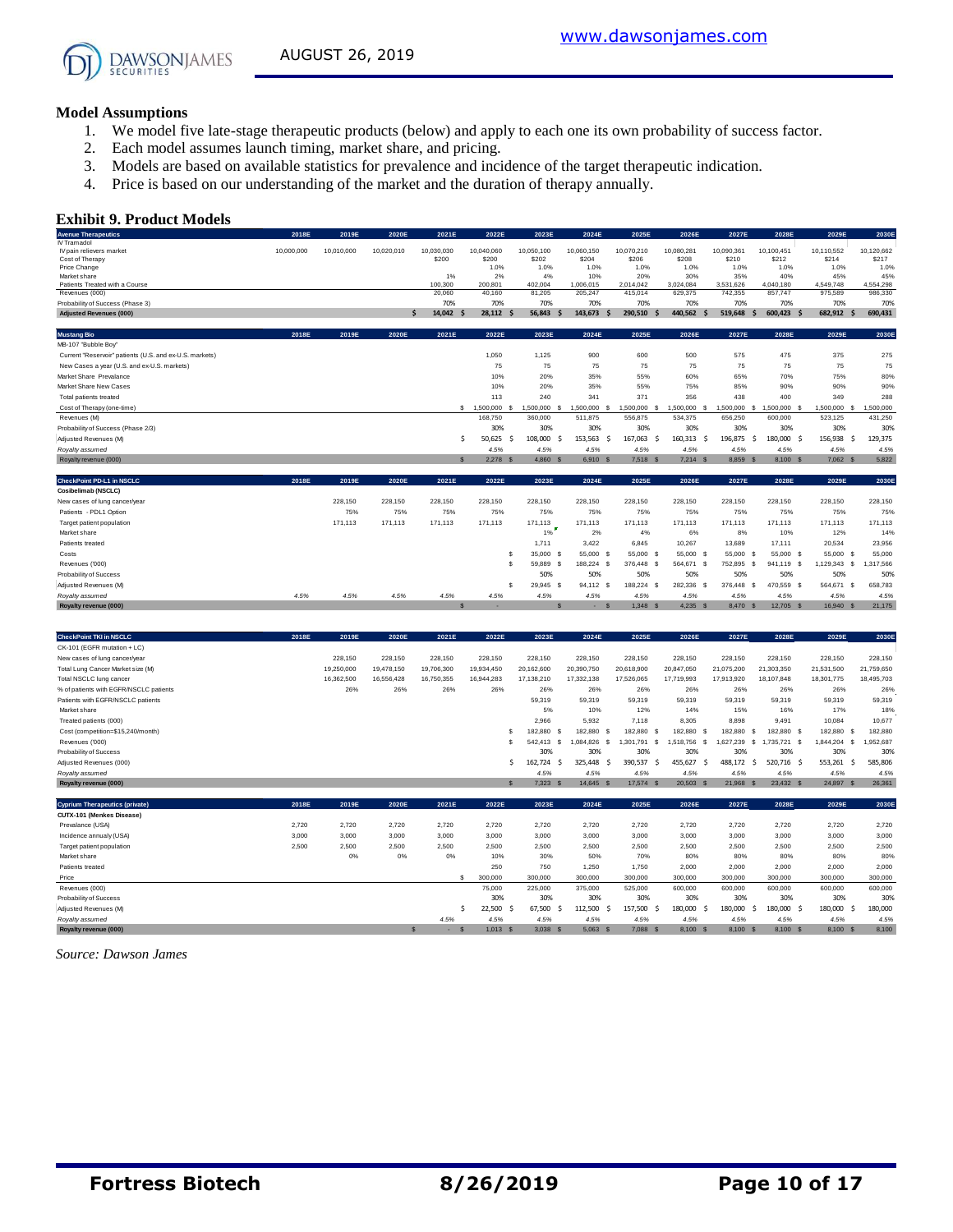**Valuation:** As we previously mentioned, Valuation is a complex discussion for Fortress. Fortress as the controlling entity reports consolidates statements. There are multiple ways to value a "platform therapeutics company" like Fortress that has majority ownership in multiple public companies with the rights to royalties and milestones, plus the company has its own internal products that are generating revenues and internal private companies that have their own therapeutic pipeline candidates. We choose to model the key products as they exist (inside and outside the company) and project them based on the ownership percentage to the Fortress income statement. We recognize that this is "a model." It is a method to forecast a future value. i.e., reporting the revenues of outside companies based on the percentage ownership, (not as a 100% consolidated entity) but we do show the consolidated expenses as they are currently reported by Fortress. We view our method as doubly conservative, that is, we cut the revenues but not the expenses. One might argue we need to assess each outside company, determine net-income, and apply valuation metrics, based on the projected value of the external company. We leave that for "others" to do, as our purpose is to determine, is their upside to Fortress based on the value of the holding in the external companies, the product royalties, the annual stock dividend, and the internal companies and P&L metrics of Fortress itself? We clearly conclude, Yes. In our model, we do separate and show our projected revenues, royalties and milestones. We model external and internal products. We then assume R&D, SG&A based on the current consolidated numbers. We project the share count as well as revenues, expenses, and ultimately net-income out to 2030. For each individual product, we make certain assumptions about timing and probability of success and apply these assumptions to our model. We apply a probability of success in our therapeutic models. This ranges from as low as just 30% to as high as 70% based on what we feel is the therapeutic risk that the product will advance. In addition to the success factor, we apply a 15% discount rate (r) in our Free Cash Flow to the Firm (FCFF), Discounted EPS (dEPS) and Sum of the Parts (SOP) models. We then average the result and round to the nearest whole number to derive our \$19.00 - 12 month price target.

#### **Exhibit 10. Free Cash Flow Model**

| 12 month price target.                  |      |
|-----------------------------------------|------|
| <b>Exhibit 10. Free Cash Flow Model</b> |      |
| Average                                 | 19   |
| <b>Price Target</b>                     | 21   |
| Year                                    | 2020 |
|                                         |      |

| 2019E<br>(94, 843)<br>0%<br>(94, 843)<br>(94, 843) | 2020E<br>(122, 173)<br>0%<br>(122, 173)<br>(122, 173) | 2021E<br>(74, 545)<br>0%<br>(74, 545)<br>(74, 545) | 2022E<br>(93, 497)<br>0%<br>(93, 497)<br>(93, 497) | 2023E<br>42,813<br>0%<br>42,813 | 2024E<br>204,593<br>10%<br>184,134 | 2025E<br>349,827<br>15%<br>297,353 | 2026E<br>489,468<br>18%<br>401,364 | 2027E<br>573,567<br>20%<br>458,854 | 2028E<br>639,929<br>21%<br>505,544 | 2029E<br>704,893<br>21%<br>556,865 | 2030E<br>741,081<br>585,454 |
|----------------------------------------------------|-------------------------------------------------------|----------------------------------------------------|----------------------------------------------------|---------------------------------|------------------------------------|------------------------------------|------------------------------------|------------------------------------|------------------------------------|------------------------------------|-----------------------------|
|                                                    |                                                       |                                                    |                                                    |                                 |                                    |                                    |                                    |                                    |                                    |                                    | 21%                         |
|                                                    |                                                       |                                                    |                                                    |                                 |                                    |                                    |                                    |                                    |                                    |                                    |                             |
|                                                    |                                                       |                                                    |                                                    |                                 |                                    |                                    |                                    |                                    |                                    |                                    |                             |
|                                                    |                                                       |                                                    |                                                    |                                 |                                    |                                    |                                    |                                    |                                    |                                    |                             |
|                                                    |                                                       |                                                    |                                                    |                                 |                                    |                                    |                                    |                                    |                                    |                                    |                             |
|                                                    |                                                       |                                                    |                                                    |                                 |                                    |                                    |                                    |                                    |                                    |                                    |                             |
|                                                    |                                                       |                                                    |                                                    |                                 |                                    |                                    |                                    |                                    |                                    |                                    |                             |
|                                                    |                                                       |                                                    |                                                    | 42,813                          | 184,134                            | 297,353                            | 401,364                            | 458,854                            | 505,544                            | 556,865                            | 585,454                     |
|                                                    |                                                       |                                                    |                                                    |                                 |                                    |                                    |                                    |                                    |                                    |                                    |                             |
| (109,069)                                          | (122, 173)                                            | (64, 822)                                          | (70, 697)                                          | 28,150                          | 105,279                            | 147,837                            | 173,521                            | 172,500                            | 165,263                            | 158,296                            | 144,715                     |
|                                                    |                                                       |                                                    |                                                    |                                 |                                    |                                    |                                    |                                    |                                    |                                    |                             |
| 15%                                                |                                                       |                                                    |                                                    |                                 |                                    |                                    |                                    |                                    |                                    |                                    |                             |
| 1%                                                 |                                                       |                                                    |                                                    |                                 |                                    |                                    |                                    |                                    |                                    |                                    |                             |
|                                                    |                                                       |                                                    |                                                    |                                 |                                    |                                    |                                    |                                    |                                    |                                    |                             |
|                                                    |                                                       |                                                    |                                                    |                                 |                                    |                                    |                                    |                                    |                                    |                                    |                             |
| 1,044,017                                          |                                                       |                                                    |                                                    |                                 |                                    |                                    |                                    |                                    |                                    |                                    |                             |
|                                                    |                                                       |                                                    |                                                    |                                 |                                    |                                    |                                    |                                    |                                    |                                    |                             |
|                                                    |                                                       |                                                    |                                                    |                                 |                                    |                                    |                                    |                                    |                                    |                                    |                             |
|                                                    |                                                       |                                                    |                                                    |                                 |                                    |                                    |                                    |                                    |                                    |                                    |                             |
|                                                    |                                                       |                                                    |                                                    |                                 |                                    |                                    |                                    |                                    |                                    |                                    |                             |
| 21                                                 |                                                       |                                                    |                                                    |                                 |                                    |                                    |                                    |                                    |                                    |                                    |                             |
|                                                    | 4,223,632<br>1,881,887<br>9,396<br>89,807             | 2030E                                              |                                                    |                                 |                                    |                                    |                                    |                                    |                                    |                                    |                             |

*Source: Dawson James*

#### **Exhibit 11. Discounted-EPS Model**

| <b>Current Year</b>      |   | 2020 |
|--------------------------|---|------|
| Year of EPS              |   | 2030 |
| Earnings Multiple        |   | 10   |
| <b>Discount Factor</b>   |   | 15%  |
| <b>Selected Year EPS</b> | ς | 6.19 |
| <b>NPV</b>               |   |      |

| Current Year                     | 2020                    |          |                 | Discount Rate and Earnings Multiple Varies, Year is Constant |       |       |       |       |       |
|----------------------------------|-------------------------|----------|-----------------|--------------------------------------------------------------|-------|-------|-------|-------|-------|
| Year of EPS<br>Earnings Multiple | 2030<br>10 <sup>1</sup> |          |                 | 5%                                                           | 10%   | 15%   | 20%   | 25%   | 30%   |
| Discount Factor                  | 15%                     | Earnings |                 | 3.80                                                         | 2.39  | 1.53  | 1.00  | 0.66  | 0.45  |
| Selected Year EPS                | \$<br>6.19              | Multiple | 5               | 19.00                                                        | 11.93 | 7.65  | 5.00  | 3.32  | 2.24  |
| <b>NPV</b>                       | 15                      |          | 10 <sub>1</sub> | 37.99                                                        | 23.86 | 15.30 | 9.99  | 6.64  | 4.49  |
|                                  |                         |          | 15              | 56.99                                                        | 35.79 | 22.95 | 14.99 | 9.97  | 6.73  |
|                                  |                         |          | 20              | 75.99                                                        | 47.72 | 30.59 | 19.99 | 13.29 | 8.98  |
|                                  |                         |          | 25              | 94.98                                                        | 59.65 | 38.24 | 24.99 | 16.61 | 11.22 |
|                                  |                         |          | 30              | 113.98                                                       | 71.58 | 45.89 | 29.98 | 19.93 | 13.47 |
|                                  |                         |          | 35              | 132.97                                                       | 83.51 | 53.54 | 34.98 | 23.26 | 15.71 |

 *Source: Dawson James*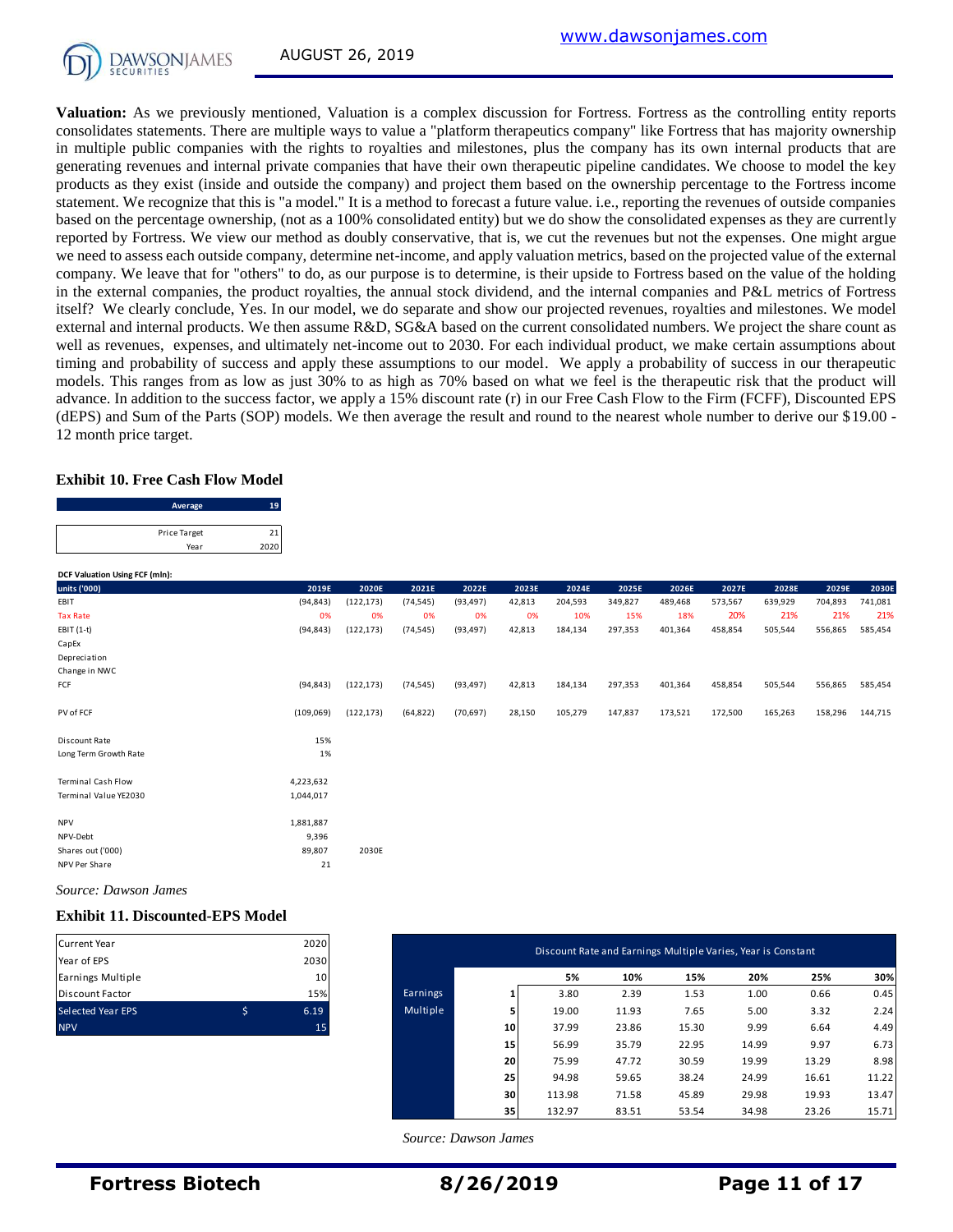

**Exhibit 12. Sum-of-the-Parts Model**

| <b>Fortress Biotech</b>                 | LT Gr | Discount<br>Rate | Yrs to Peak    | % Success | Peak Sales<br>(MM's) | Term Val |
|-----------------------------------------|-------|------------------|----------------|-----------|----------------------|----------|
| <b>Avenue Tramadol IV (Pain)</b>        | 1%    | 15%              | $\overline{4}$ | 70%       | \$986                | \$7,045  |
| <b>NPV</b>                              |       |                  |                |           |                      | \$9.5    |
| Mustang MB-107 (bubble Boy)             | 1%    | 15%              | 3              | 70%       | \$431                | \$3,080  |
| <b>NPV</b>                              |       |                  |                |           |                      | \$4.8    |
| Cyprium CUTX-101 (Menke's Disease)      | 1%    | 30%              | 4              | 70%       | \$600                | \$2,069  |
| <b>NPV</b>                              |       |                  |                |           |                      | \$2      |
| <b>CheckPoint Cosibelimab (PD-L1)</b>   | 1%    | 30%              | $\overline{4}$ | 70%       | \$1,318              | \$4,543  |
| <b>NPV</b>                              |       |                  |                |           |                      | \$4      |
| <b>CheckPoint CK-101 (TRK)</b>          | 1%    | 30%              | $\overline{4}$ | 70%       | \$1,953              | \$6,733  |
| <b>NPV</b>                              |       |                  |                |           |                      | \$5.6    |
| Net Margin (Products)                   |       |                  |                |           |                      | 30%      |
| MM Shrs OS (2030E)                      |       |                  |                |           |                      | 89       |
| <b>Product Total NPV</b>                |       |                  |                |           |                      | \$20     |
| <b>Product Royalties NPV</b>            | 1%    | 15%              | 4              | 70%       | \$132                | \$944    |
| <b>NPV</b>                              |       |                  |                |           |                      | \$1.3    |
| NPV - Royalties & Products              |       |                  |                |           |                      | \$21.1   |
| <b>Milestones</b>                       | 1%    | 15%              | $\overline{4}$ | 70%       | \$50                 | \$357    |
| <b>NPV</b>                              |       |                  |                |           |                      | \$0.5    |
| NPV - Royalties & Products & Milestones |       |                  |                |           |                      | \$21.6   |

*Source: Dawson James*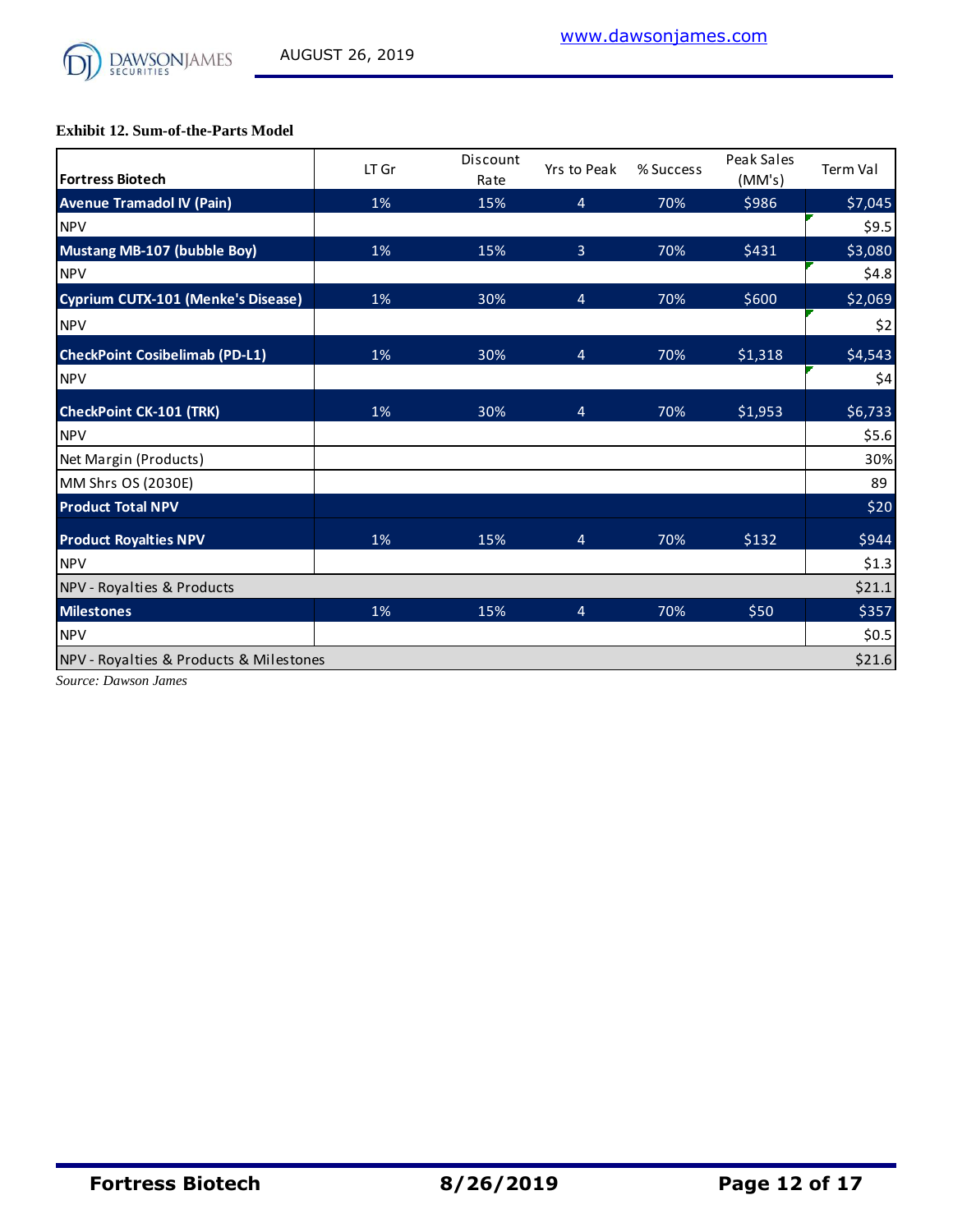

## **Exhibit 13. Income Statement**

|                                                                     | 1Q19A        | 2Q19A        | 3Q19E        | 4Q19E        | 2019E          | 2020E        | 2021E                    | 2022E            | 2023E                          | 2024E         | 2025E                | 2026E         | 2027E          | 2028E        | 2029E                  | 2030E          |
|---------------------------------------------------------------------|--------------|--------------|--------------|--------------|----------------|--------------|--------------------------|------------------|--------------------------------|---------------|----------------------|---------------|----------------|--------------|------------------------|----------------|
| Probability Revenue Forecast: ('000)                                |              |              |              |              |                |              |                          |                  |                                |               |                      |               |                |              |                        |                |
| Avenue Therapeutics: IV Tramadol end use sales                      |              |              |              |              |                |              | \$14,042                 | s.<br>28.112     | 56,843<br>$\mathbf{s}$         | s.<br>143,673 | s.<br>290,510        | s.<br>440.562 | \$<br>519,648  | 600,423      | 682,912<br>\$          | 690,431        |
| Percent Owned by Fortress                                           | 32%          | 32%          | 32%          | 32%          | 32%            | 32%          | 32%                      | 32%              | 32%                            | 32%           | 32%                  | 32%           | 32%            | 32%          | 32%                    | 32%            |
| <b>Revenues Atributed back to Fortress</b>                          |              |              |              |              |                |              | 4,493                    | 8,996            | 18,190                         | 45,975        | 92,963               | 140,980       | 166,288        | 192,135      | 218,532                | 220,938        |
| Mustang Bio - Bubble Boy (MB-107)                                   |              |              |              |              |                |              |                          | 50,625<br>\$     | 108.000<br>s.                  | 153,563       | 167.063<br>s.        | 160,313<br>s. | 196,875<br>\$  | 180.000      | 156,938<br>\$          | 129,375        |
| Percent Owned by Fortress                                           | 30%          | 30%          | 30%          | 30%          | 30%            | 30%          | 30%                      |                  |                                | 30%           | 30 <sup>o</sup>      | 30%           | 30%            | 30%          | 30%                    | 30%            |
|                                                                     |              |              |              |              |                |              |                          | 30%              | 30%                            |               |                      |               |                |              |                        |                |
| <b>Revenues Atributed back to Fortress</b>                          | $\mathbf{0}$ | $\mathbf{0}$ | $\bf{0}$     | $\mathbf{0}$ | - 0            | $\mathbf{0}$ |                          | 15,188           | 32,400                         | 46,069        | 50,119               | 48,094        | 59,063         | 54,000       | 47,081                 | 38,813         |
| Cyprium - CUTX-101 - Menkes Disease                                 |              |              |              |              |                |              | $\overline{\phantom{a}}$ | 22,500           | 67.500<br>- \$                 | 112.500<br>\$ | 157.500<br>s.        | s.<br>180.000 | \$<br>180.000  | 180.000      | 180.000<br>\$          | 180,000        |
| Percent Owned by Fortress                                           | 89%          | 89%          | 89%          | 89%          | 89%            | 89%          | 89%                      | 89%              | 89%                            | 89%           | 89%                  | 89%           | 89%            | 89%          | 89%                    | 89%            |
| <b>Revenues Atributed back to Fortress</b>                          | $\mathbf{0}$ | $\mathbf{0}$ | $\mathbf{0}$ | $\mathbf{0}$ |                |              |                          | 20,025           | 60.075                         | 100,125       | 140.175              | 160.200       | 160.200        | 160.200      | 160,200                | 160,200        |
| CheckPoint (Cosibelimab PD-L1)                                      |              |              |              |              |                |              |                          | $\sim$           | 29,945<br>\$.                  | 94,112        | 188,224<br>\$        | 282,336<br>s. | 376,448<br>\$  | 470,559      | 564,671<br>\$          | 658,783<br>ικ  |
| Percent Owned by Fortress                                           | 32%          | 32%          | 32%          | 32%          | 32%            | 32%          | 32%                      | 32%              | 32%                            | 32%           | 329                  | 32%           | 32%            | 32%          | 32%                    | 32%            |
| <b>Revenues Atributed back to Fortress</b>                          |              |              |              |              |                |              |                          |                  | 9.582                          | 30.116        | 60.232               | 90.347        | 120.463        | 150.579      | 180.695                | 210,811        |
|                                                                     |              |              | $\sim$       | ٠            |                | <b>A</b>     |                          | ٠                |                                |               |                      |               |                |              |                        |                |
| CK-101 end use sales                                                |              |              |              |              |                |              |                          |                  | 162,724<br>Ŝ                   | 325,448       | 390,537<br>¢         | 455,627<br>s. | 488,172<br>\$. | 520,716      | 553,261                | 585,806        |
| Percent Owned by Fortress                                           | 32%          | 32%          | 32%          | 32%          | 32%            | 32%          | 32%                      | 32%              | 32%                            | 32%           | 32%                  | 32%           | 32%            | 32%          | 32%                    | 32%            |
| <b>Revenues Atributed back to Fortress</b>                          |              |              |              |              |                |              |                          |                  | 52.072                         | 104.143       | 124.972              | 145,801       | 156.215        | 166.629      | 177.044                | 187,458        |
| Journey Medical Corporation (Dermatology)                           | 6,477        | 6,477        | 6,452        | 8,645        | 28,051         | 33,661       | 30,295                   | 33,325           | 36,657                         | 40,323        | 44,355               | 48,791        | 53,670         | 59,037       | 64,941                 | 71,435         |
| Percent Owned by Fortress                                           | 100%         | 100%         | 100%         | 100%         | 100%           | 100%         | 100%                     | 100%             | 100%                           | 100%          | 100%                 | 100%          | 100%           | 100%         | 100%                   | 100%           |
| <b>Revenues Atributed back to Fortress</b>                          | 6,477        | 8,199        | 8,000        | 8,000        | 30,676         | 33,661       | 30,295                   | 33,325           | 36,657                         | 40,323        | 44,355               | 48,791        | 53,670         | 59,037       | 64,941                 | 71,435         |
|                                                                     |              |              |              |              |                |              |                          |                  |                                |               |                      |               |                |              |                        |                |
| Other Revenue Back to Fortress                                      |              | 1,051        | 1,000        | 1,000        | 3,051          | 3,356        | 3,692                    | 4,061            | 4,467                          | 4,914         | 5,405                | 5,946         | 6,540          | 7,194        | 7,914                  | 8,705          |
| <b>Fortress Revenues (consolidated)</b>                             | 6.477        | 9.250        | 9.000        | 9.000        | 33.728         | 37.019       | 38.482                   | 81.594           | 213.443                        | 371.665       | 518.221              | 640,158       | 722,438        | 789,775      | 856,406                | 898.359        |
|                                                                     |              |              |              |              |                |              |                          |                  |                                |               |                      |               |                |              |                        |                |
|                                                                     |              |              |              |              |                |              |                          |                  |                                |               |                      |               |                |              |                        |                |
| Avenue Therapeutic (IV Tramadol) Royalties (4.5% on sales > \$325M) |              |              |              |              |                |              |                          |                  |                                |               |                      | 19,825        | \$<br>23,384   | 27,019       | 30,731<br>£.           | 31,069<br>l \$ |
| Associate Milestones                                                |              |              |              |              |                |              | \$55,000                 |                  |                                |               |                      |               |                |              |                        |                |
|                                                                     |              |              |              |              |                |              |                          |                  |                                |               |                      |               |                |              |                        |                |
|                                                                     |              |              |              |              |                |              |                          |                  |                                |               |                      |               |                |              |                        |                |
| Mustang Bio - Bubble Boy (MB-107) Prob. Adj. Royalties - 4.5%       |              |              |              |              |                |              |                          | \$<br>$2,278$ \$ | 4,860                          | \$6,910.31    | 7,518<br>$\mathbf s$ | 7,214<br>S.   | 8,859<br>\$    | 8,100        | 7,062<br>$\mathbf{s}$  | 5,822<br>l \$  |
| <b>Associate Milestones</b>                                         |              |              |              |              |                |              |                          |                  |                                |               |                      |               |                |              |                        |                |
|                                                                     |              |              |              |              |                |              |                          |                  |                                |               |                      |               |                |              |                        |                |
| Cyprium - CUTX-101 Menke's Disease - Prob. Adj. Royalties - 4.5%    |              |              |              |              |                |              |                          | 1,013<br>S.      | 3,038<br>l S                   | \$<br>5,063   | 7,088<br>\$          | 8,100<br>£.   | \$<br>8,100    | 8,100        | 8,100<br>£.            | 8,100<br>l SS  |
| Associate Milestones                                                |              |              |              |              |                |              |                          |                  |                                |               |                      |               |                |              |                        |                |
|                                                                     |              |              |              |              |                |              |                          |                  |                                |               |                      |               |                |              |                        |                |
|                                                                     |              |              |              |              |                |              |                          |                  |                                |               |                      |               |                |              |                        |                |
| CheckPoint (Cosibelmab PD-L1) - Prob. Adj. Royalties - 4.5%         |              |              |              |              |                |              |                          | £.               | \$<br>$\overline{\phantom{a}}$ | -S            | 1,348<br>\$          | 4,235<br>£.   | 8,470<br>\$    | 12,705<br>S. | 16,940<br>$\mathbf{s}$ | 21,175<br>l \$ |
| Associate Milestones                                                |              |              |              |              |                |              |                          |                  |                                |               |                      |               |                |              |                        |                |
|                                                                     |              |              |              |              |                |              |                          |                  |                                |               |                      |               |                |              |                        |                |
| CheckPoint (CK-101 - TKI) - Prob. Adj. Royalties - 4.5%             |              |              |              |              |                |              |                          |                  | S<br>7,323                     | S<br>14,645   | 17,574<br>\$         | 20,503<br>S   | 21,968<br>\$   | 23,432       | 24,897<br>\$.          | 26,361<br>- \$ |
| <b>Associate Milestones</b>                                         |              |              |              |              |                |              |                          |                  |                                |               |                      |               |                |              |                        |                |
|                                                                     |              |              |              |              |                |              | 55,000                   | 3.291            | 15.220                         |               | 33.527               | 59.878        |                | 79.356       |                        | 92.528         |
| <b>Total Royalties &amp; Milestones</b>                             |              |              | n.           | 14           | $\sim$         | ×.           |                          |                  |                                | 26,618        |                      |               | 70,781         |              | 87,730                 |                |
| <b>Expenses:</b>                                                    |              |              |              |              |                |              |                          |                  |                                |               |                      |               |                |              |                        |                |
| <b>Fortress</b>                                                     |              |              |              |              |                |              |                          |                  |                                |               |                      |               |                |              |                        |                |
| Costs of Goods Sold (Journey Medical)                               | 1,884        | 2,386        | 1,479        | 682          | 6,431          | 6,732        | 6,059                    | 6,665            | 7,331                          | 8,065         | 8,871                | 9,758         | 10,734         | 11,807       | 12,988                 | 14,287         |
| %COGS                                                               | 29%          | 26%          | 23%          | 8%           | 23%            | 20%          | 20%                      | 20%              | 20%                            | 20%           | 20 <sup>o</sup>      | 20%           | 20%            | 20%          | 20%                    | 20%            |
| Research and Development                                            | 23,273       | 18,511       | 19,000       | 18,000       | 78,784         | 82,723       | 86,859                   | 91,202           | 95,762                         | 100,551       | 105,578              | 110,857       | 116,400        | 122,220      | 128,331                | 134,747        |
|                                                                     |              |              |              | 2,624        | 4,253          | 8,000        | 12,000                   | 16,000           | 16,800                         | 17,640        | 18,522               | 19,448        | 20,421         | 21,442       | 22,514                 |                |
| Research and Development- licenses acquired                         | 450          | 200          | 978          |              |                |              |                          |                  |                                |               |                      |               |                |              |                        | 23,639         |
| General and Administrative                                          | 13,478       | 13,443       | 12,889       | 16,229       | 56.040         | 57,160       | 58.304                   | 59,470           | 60.659                         | 61,872        | 63,110               | 64.372        | 65.659         | 66,972       | 68.312                 | 69,678         |
| <b>Total Operating expenses (consolidated)</b>                      | 39.085       | 34.540       | 34.346       | 37.536       | 145,507        | 154,616      | 163.222                  | 173.337          | 180.553                        | 188,127       | 196.081              | 204,435       | 213.214        | 222.441      | 232.144                | 242,352        |
| <b>Operating Income (Loss)</b>                                      | (29, 835)    | (25, 290)    | (25, 346)    | (28, 536)    | (109, 006)     | (117, 597)   | (69, 740)                | (88, 452)        | 48,110                         | 210,156       | 355,667              | 495,601       | 580,006        | 646,690      | 711,991                | 748,535        |
|                                                                     |              |              |              |              |                |              |                          |                  |                                |               |                      |               |                |              |                        |                |
| Interest income (expense), net                                      | 438          | 779          |              |              | 1,217          | 1,278        | 1,342                    | 1,409            | 1,479                          | 1,553         | 1,631                | 1,712         | 1,798          | 1,888        | 1,982                  | 2,081          |
| Interest expense and financing fee                                  | (2,469)      | (3, 106)     |              |              | (5, 575)       | (5,854)      | (6, 146)                 | (6, 454)         | (6.776)                        | (7, 115)      | (7, 471)             | (7, 845)      | (8,237)        | (8,649)      | (9,081)                | (9,535)        |
| Change in FV of derivative liability                                |              |              |              |              |                |              |                          |                  |                                |               |                      |               |                |              |                        |                |
| Change in FV of subsidiary convertible note                         |              |              |              |              |                |              |                          |                  |                                |               |                      |               |                |              |                        |                |
| Change in FV of investments                                         |              |              |              |              |                |              |                          |                  |                                |               |                      |               |                |              |                        |                |
| Gain on deconsolidation of Caelum                                   | 18,384       | 137          |              |              | 18,521         |              |                          |                  |                                |               |                      |               |                |              |                        |                |
| <b>Total Other Income</b>                                           | 16,353       | (2, 190)     |              |              | 14,163         | (4,576)      | (4, 805)                 | (5,045)          | (5,297)                        | (5, 562)      | (5,840)              | (6, 132)      | (6, 439)       | (6, 761)     | (7,099)                | (7, 454)       |
|                                                                     | (13.482)     | (27, 480)    | (25, 346)    | (28.536)     | (94, 843)      | (122, 173)   | (74.545)                 | (93.497)         | 42.813                         | 204.593       | 349.827              | 489.468       | 573.567        | 639.929      | 704.893                | 741.081        |
| Pretax Income (loss from continuing operations)                     |              |              |              |              |                |              |                          |                  |                                |               |                      |               |                |              |                        |                |
| Income Tax Benefit (Provision)                                      |              |              |              |              |                |              |                          |                  |                                | 20,459        | 52,474               | 88,104        | 114,713        | 134,385      | 162,125                | 185,270        |
| <b>Tax Rate</b>                                                     |              | 0%           |              |              | O <sup>s</sup> |              |                          | $\alpha$         |                                |               | 15                   |               |                | 21           | 23                     |                |
| <b>GAAP Net Income (Loss)</b>                                       | (13, 482)    | (27, 480)    | (25, 346)    | (28, 536)    | (94, 843)      | (122, 173)   | (74, 545)                | (93, 497)        | 42,813                         | 184,134       | 297,353              | 401,364       | 458,854        | 505,544      | 542,767                | 555,811        |
|                                                                     |              |              |              |              |                |              |                          |                  |                                |               |                      |               |                |              |                        |                |
| Less: net loss attributable to non-controlling interests            | 17,647       | 14,382       |              |              | 32,029         |              |                          |                  |                                |               |                      |               |                |              |                        |                |
| Net Income (loss) attributable to common stockholders               | 4,165        | (13,098)     | (25, 346)    | (28, 536)    | (62.814)       | (122, 173)   | (74, 545)                | (93.497          | 42.813                         | 184,134       | 297,353              | 401,364       | 458,854        | 505.544      | 542,767                | 555,811        |
| <b>GAAP-EPS</b>                                                     | 0.09         | (0.24)       | (0.47)       | (0.53)       | (1.16)         | (1.91)       | (1.00)                   | (1.25)           | 0.57                           | 2.45          | 3.94                 | 5.30          | 6.03           | 6.62         | 7.08                   | 7.22           |
|                                                                     |              |              |              |              |                |              |                          |                  |                                |               |                      |               |                |              |                        |                |
| GAAP-EPS (Dil)                                                      | 0.07         | (0.20)       | (0.38)       | (0.43)       | (0.95)         | (1.60)       | (0.86)                   | (1.07)           | 0.49                           | 2.10          | 3.38                 | 4.54          | 5.17           | 5.67         | 6.07                   | 6.19           |
| Wgtd Avg Shrs (Bas) - '000s                                         | 48,507       | 53,726       | 53,780       | 53,834       | 52,462         | 63,983       | 74,255                   | 74,552           | 74,851                         | 75,151        | 75,452               | 75,754        | 76,057         | 76,362       | 76,668                 | 76,975         |
| Wgtd Avg Shrs (Dil) - '000s                                         | 63.811       | 66,000       | 66.066       | 66.132       | 65.502         | 76.313       | 86.633                   | 86.980           | 87.329                         | 87.679        | 88,030               | 88,383        | 88.737         | 89.092       | 89.449                 | 89.807         |
| Source: Dawson James                                                |              |              |              |              |                |              |                          |                  |                                |               |                      |               |                |              |                        |                |
|                                                                     |              |              |              |              |                |              |                          |                  |                                |               |                      |               |                |              |                        |                |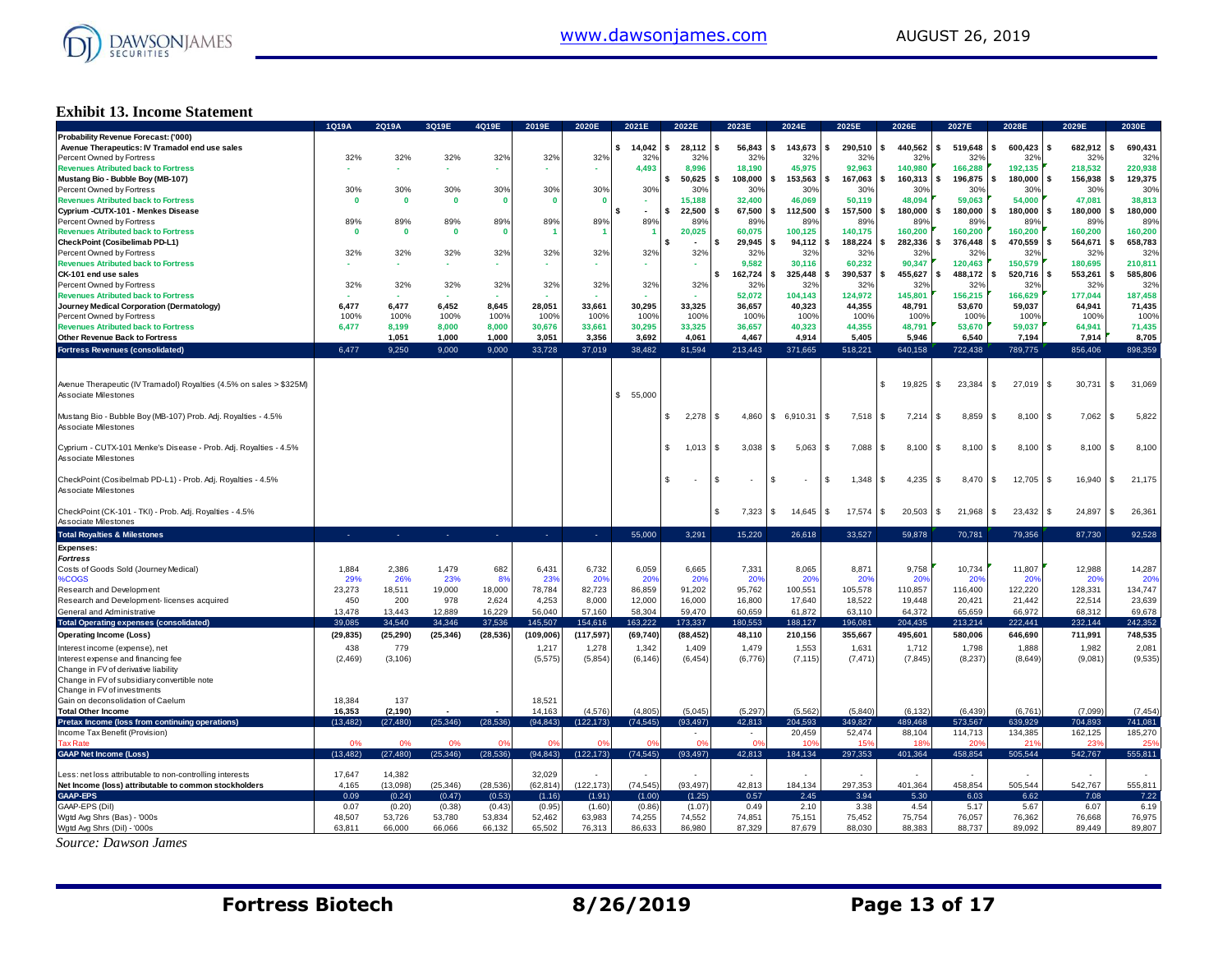

#### **Risk Analysis**

In addition to the typical risks associated with development stage specialty pharmaceutical companies, potential risks specific to Fortress Biotech are as follows:

**Financial risk.** The company may need to raise capital in the marketplace in order to successfully push their products into the next phase, and there can be no assurances that the company will be able to successfully raise capital and or do so, on favorable terms.

**Clinical and regulatory risk**. Lead products must start and complete clinical trials. Trials may not produce results sufficient for regulatory approval.

**Partnership risk.** Fortress Biotech may seek partnerships for clinical development support and commercialization. We have no specific knowledge of any discussions with possible partners today, and there can be no assurances that the company will be able to secure a favorable partnership.

**Commercial risk.** There are no assurances that the company will be able to secure favorable pricing, commercially launch products, and achieve significant market share to become profitable.

**Legal and intellectual property risk.** The company may have to defend its patents and technical know-how, and there can be no assurances that the patents will not be infringed or will be held as valid if challenged, and or that the company may infringe on third party's patents.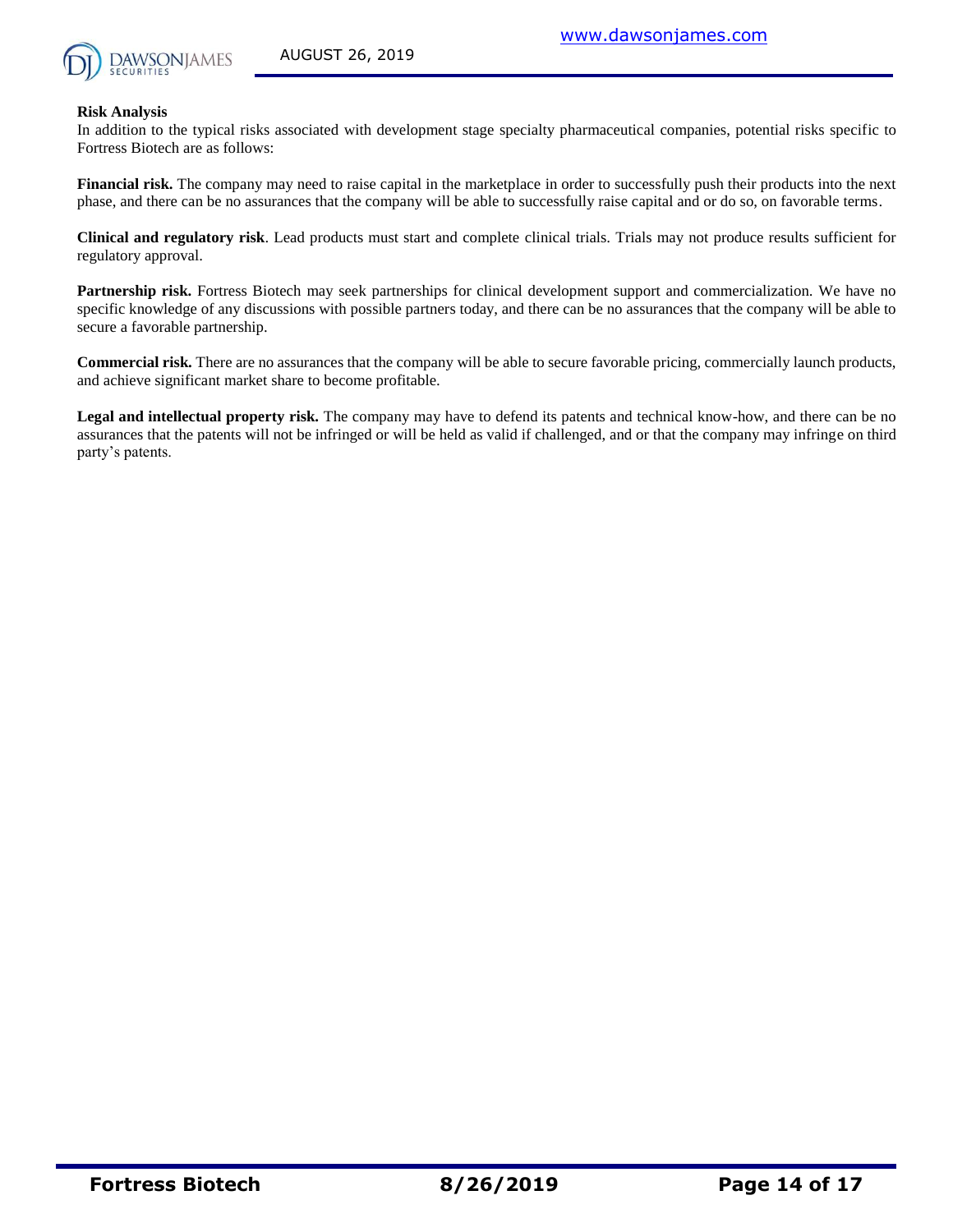

Companies mentioned in this report: Alexion (ALXN/NASDAQ)-Not covered. InvaGen Pharmaceuticals – (Private). St. Jude Children's Research Hospital (Private). Mustang Bio (MBIO/NASDAQ) – Not covered. Checkpoint Therapeutics (CKPT/NASDAQ) – Not covered. Avenue Therapeutics (ATXI/ NASDAQ) – Not covered. Caelum Biosciences (Private). Journey Medical Corporation (internal Fortress company). Cyprium Therapeutics (Private).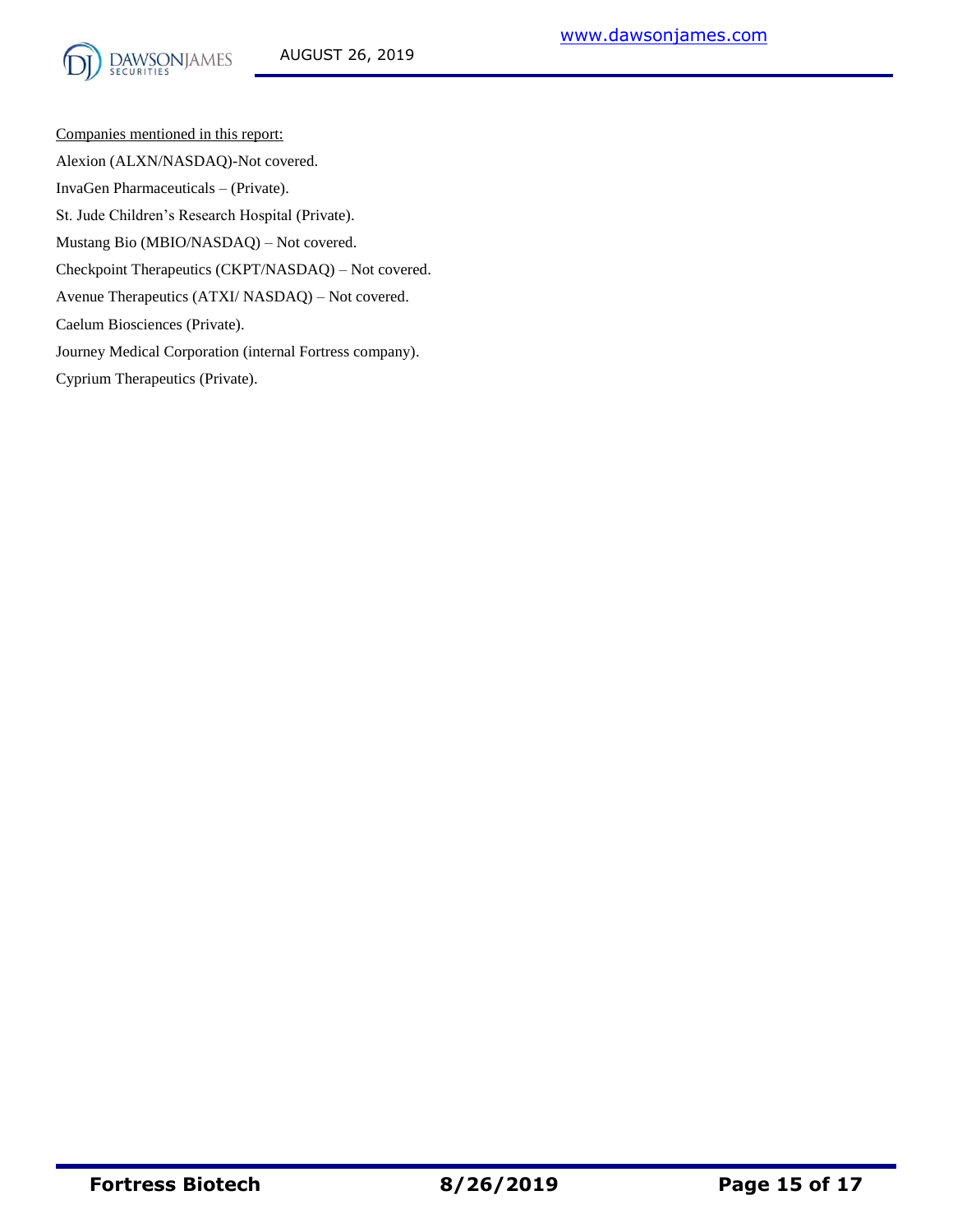

#### **Price Chart:**

Price target and rating changes over the past three years:



Initiated – Buy August 26, 2019 Price Target \$19.00

Dawson James Securities, Inc. (the "Firm") is a member of the Financial Industry Regulatory Authority ("FINRA") and the Securities Investor Protection Corporation ("SIPC").

The Firm does not make a market in the securities of the subject company(s). The Firm has NOT engaged in investment banking relationships with FBIO in the prior twelve months, as a manager or co-manager of a public offering and has NOT received compensation resulting from those relationships. The Firm may seek compensation for investment banking services in the future from the subject company(s). The Firm has NOT received other compensation from the subject company(s) in the last 12 months for services unrelated to managing or co-managing of a public offering.

Neither the research analyst(s) whose name appears on this report nor any member of his (their) household is an officer, director or advisory board member of these companies. The Firm and/or its directors and employees may own securities of the company(s) in this report and may increase or decrease holdings in the future. As of July 31, 2019, the Firm as a whole did not beneficially own 1% or more of any class of common equity securities of the subject company(s) of this report. The Firm, its officers, directors, analysts or employees may effect transactions in and have long or short positions in the securities (or options or warrants related to those securities) of the company(s) subject to this report. The Firm may effect transactions as principal or agent in those securities.

Analysts receive no direct compensation in connection with the Firm's investment banking business. All Firm employees, including the analyst(s) responsible for preparing this report, may be eligible to receive non-product or service specific monetary bonus compensation that is based upon various factors, including total revenues of the Firm and its affiliates as well as a portion of the proceeds from a broad pool of investment vehicles consisting of components of the compensation generated by investment banking activities, including but not limited to shares of stock and/or warrants, which may or may not include the securities referenced in this report.

Although the statements in this report have been obtained from and are based upon recognized statistical services, issuer reports or communications, or other sources that the Firm believes to be reliable, we cannot guarantee their accuracy. All opinions and estimates included in this report constitute the analyst's judgment as of the date of this report and are subject to change without notice.